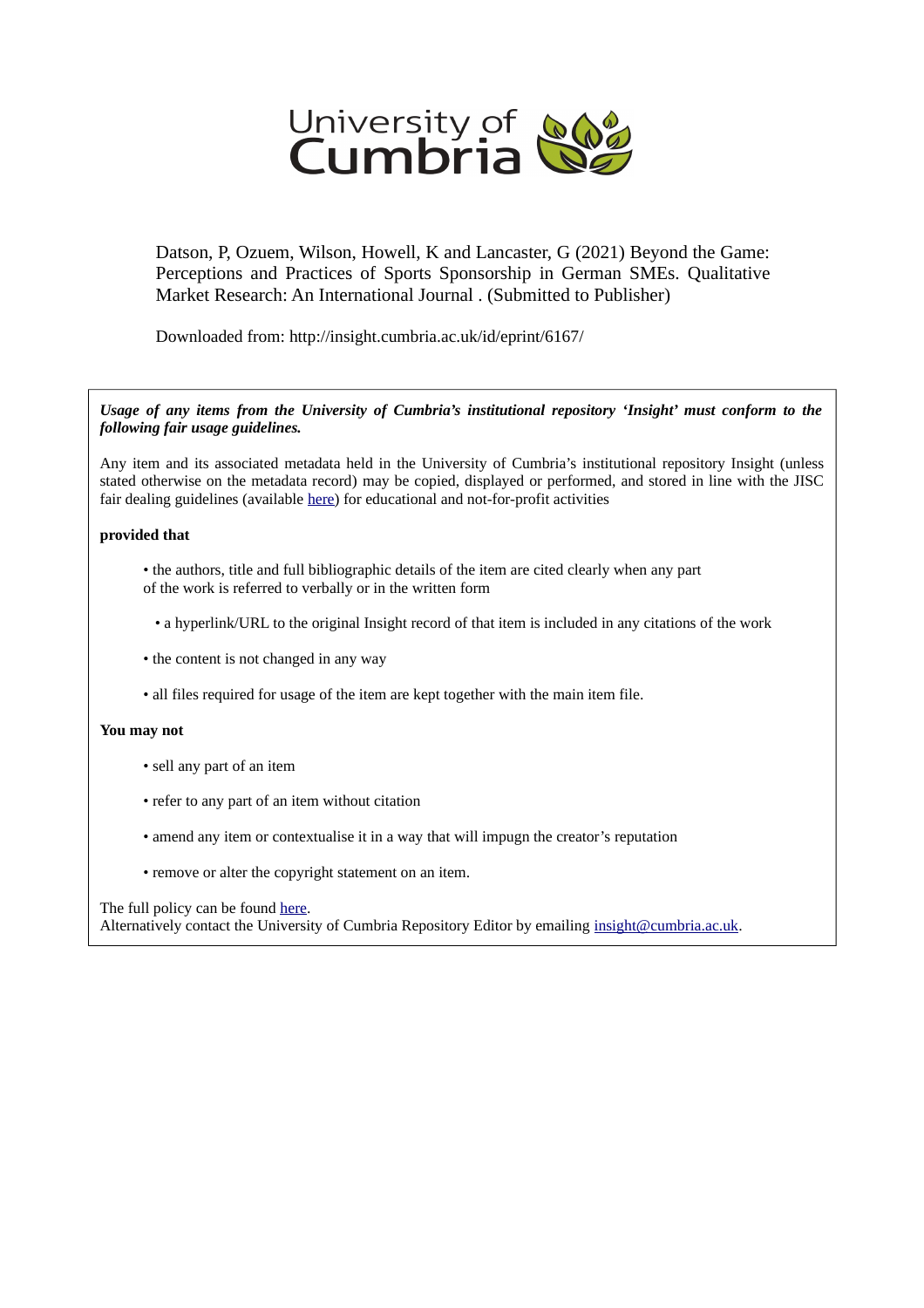# **Beyond the Game: Perceptions and Practices of Sports Sponsorship in German SMEs**

**Datson, P, Ozuem, W, Howell, K and Lancaster G**

# **ABSTRACT**

*Sponsorship has evolved from short-term philanthropic activities to long-term strategic alliances involving billions of dollars of global annual spending. Sponsor, sponsee and dyadic antecedents have increased in both sophistication and complexity, resulting in expected positive consumer outcomes as the justification for such marketing communication investments. The conceptual framework model developed from this study is the first theoretical construct to provide a holistic view of the dynamics between sponsor, sponsee and consumer within a regional context forming the operating environment. This empirical study contributes to the literature through findings from German respondents and a critical evaluation of literature relating to the impact of sports sponsorship, principally on SMEs and a few large companies within local German communities.*

## **Summary statement of contribution**

*No study to date has provided researchers with a framework to understand sport sponsorship from SME perspectives. This paper contributes to the theory and practice of sport sponsorship. Drawing on signalling theory and extant studies, the authors propose four categories of SME sport sponsorship activities: 1) value-based connections, 2) social engagement, 3) recognition, 4) bonding.* 

*Key words: sport sponsorship, signalling theory, SMEs, advertising, consumer research.*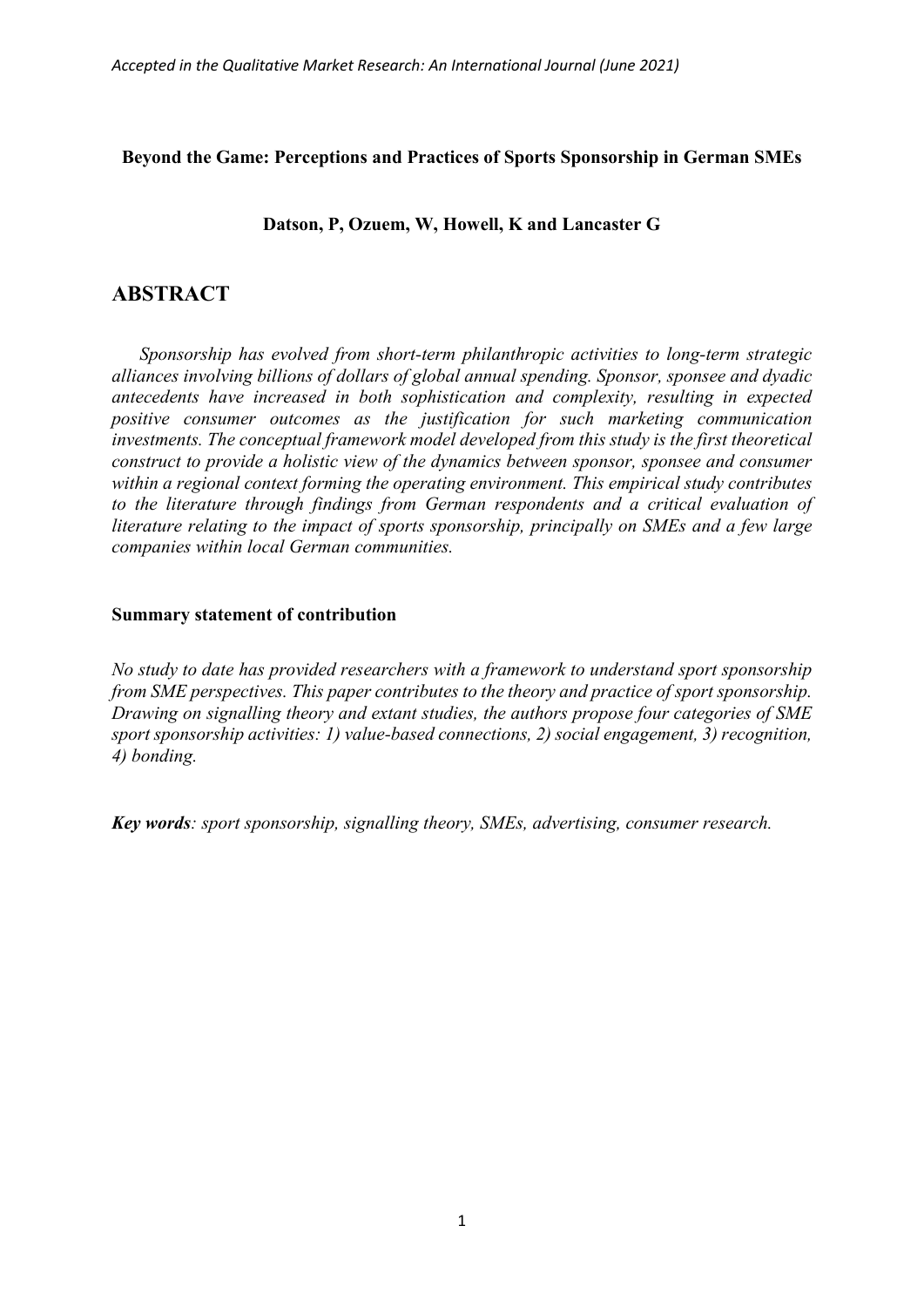# *Introduction*

Drawing on signalling theory, this paper addresses the need for more investigation into conceptual underpinnings of sponsorships by investigating and seeking to understand sponsorship objectives, opinions, and practices, with a focus on smaller organisations. This theoretical framing begins with justification for applying signalling theory in the SME sponsorship context and considers key descriptions of major sponsorship concepts including operational focus. Next, it discusses the methodological approach. Findings confirm the abundance of sponsorship research within classical marketing theory and absence of relationship marketing theory, critically important in a small business context. This knowledge gap needs to be addressed in support of the realisation of the economic importance of SMEs.

## *Theoretical Background*

The marketing practice of "borrowing ideas and methodologies from many disciplines is commendable and even essential" (Baron *et al.* 2017, p. 893). Economic and psychology theory have formed the basis of the marketing concept which has developed into a melding of multi-conceptual academic ideology based on social welfare and consumerism. The beginnings of marketing as a discipline were broad, incorporating macro- and micro-management concerns, and were not fragmented as marketing is today. The application of psychological theory explained the development of message design; message content and the stages through which consumers might pass as part of purchase behaviour. Consequently, antecedents developed by sponsors, and behaviours of potential consumers in the marketing cycle, are evident in sponsorship activities. Cognitive and social psychology have historically provided the main theoretical foundations for consumer research (Pham, 2013; Simonson *et al.* 2001). Postmodern approaches such as anthropology, sociology, and history have received support (Jacoby, 1998). Cram and Ng (1999) described a link between marketing, psychology, and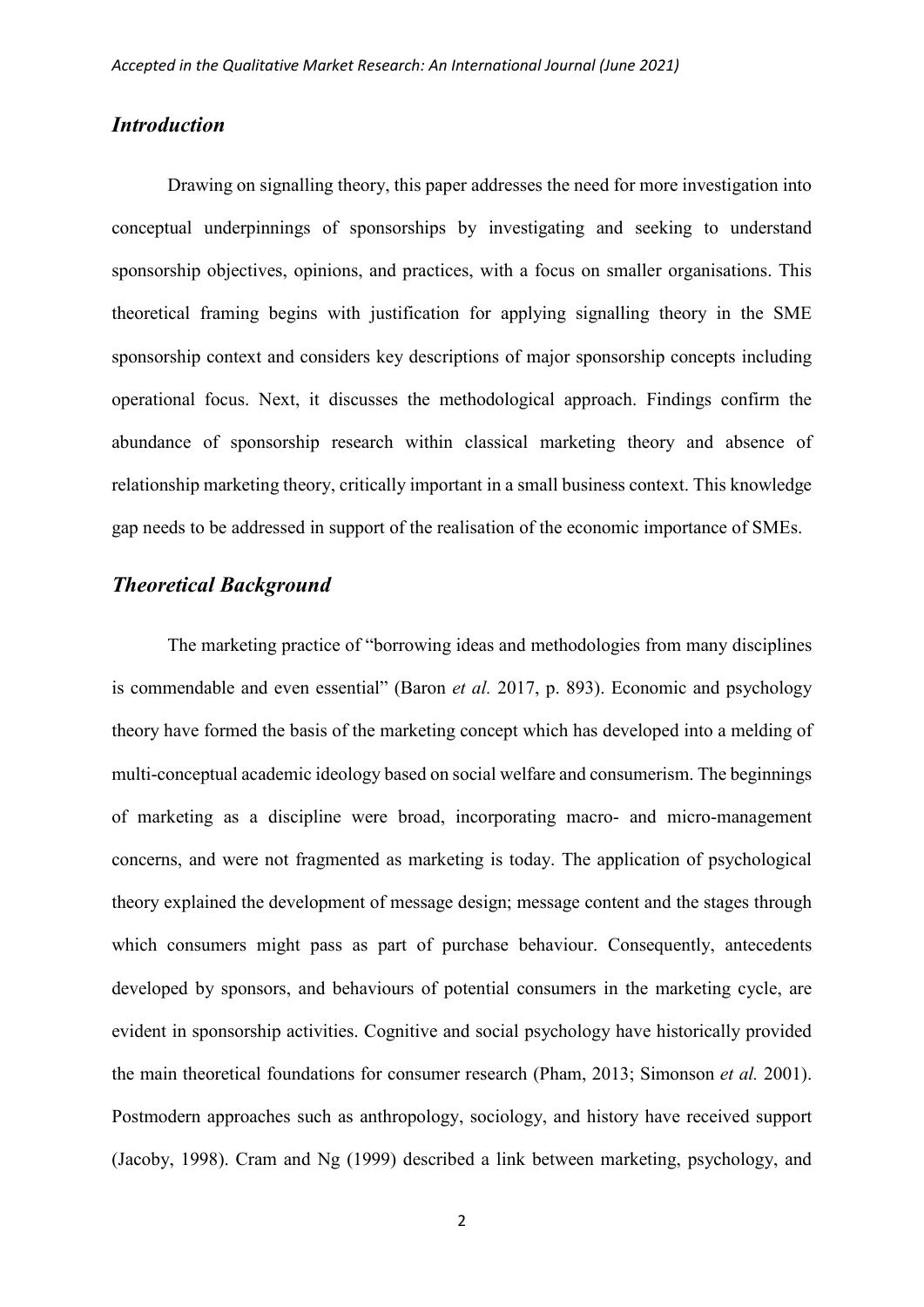economics, suggesting a regularity and systematic bias in people's perceptions and reasoning. More recently, research acknowledges that social media is seen to positively influence brand equity and behaviour of consumers (Godey *et al.* 2016).

# *Sponsorship*

Sponsorship has evolved from short-term philanthropic activities to long-term strategic alliances involving billions of dollars of annual spending globally (Hessling *et al.* 2018; Morgan *et al.* 2014; Clopton 2017). Research on sponsorship spans several disciplines including marketing and macro-marketing (Hermann *et al.* 2016, Jensen and Cornwell 2017); sponsorship influencing areas (Jensen and Cobbs, 2014, Johnston and Paulsen 2014, Caemmerer and Descotes 2014); advertising (Carrillat *et al.* 2015, Madrigal and King 2017); consumer behaviour (Finch *et al.* 2013, Huang and Mitchell 2014); strategy management (Cunningham *et al.* 2009, Plewa *et al.* 2015); economics (Johansson, *et al.* 2012, Cornwell, 2014); finance (O'Reilly and Huybers 2015, Naidenova *et al.* 2016); politics (Jacobs 2013, Horak 2013); culture (Ha *et al.* 2011, Cornwell 2008, Cleveland *et al.* 2011); social media (Godey *et al.* 2016).

Two criticisms are made of sponsorship research (Spais and Johnston 2014). First, researchers note the absence of a widely accepted definition of sponsorship (Amoako et al. 2012; Dolphin 2003; Walliser 2003; Olkkonen 2001). Second, the field is perceived to have a narrow perspective (Olkkonen *et al.* 2000). No one definition has dictated its boundaries and scholars have observed and repositioned the sponsorship concept over time. Jiffer and Roos (1999) described sponsorship as a business method for communication which has the aim of contributing to the sponsor's brand awareness and image. Although the definition explains a planned "method" of donating resources (financial or in kind), mutually beneficial to both sponsors (donors) and sponsees (recipients), the dominant factor is consumer orientation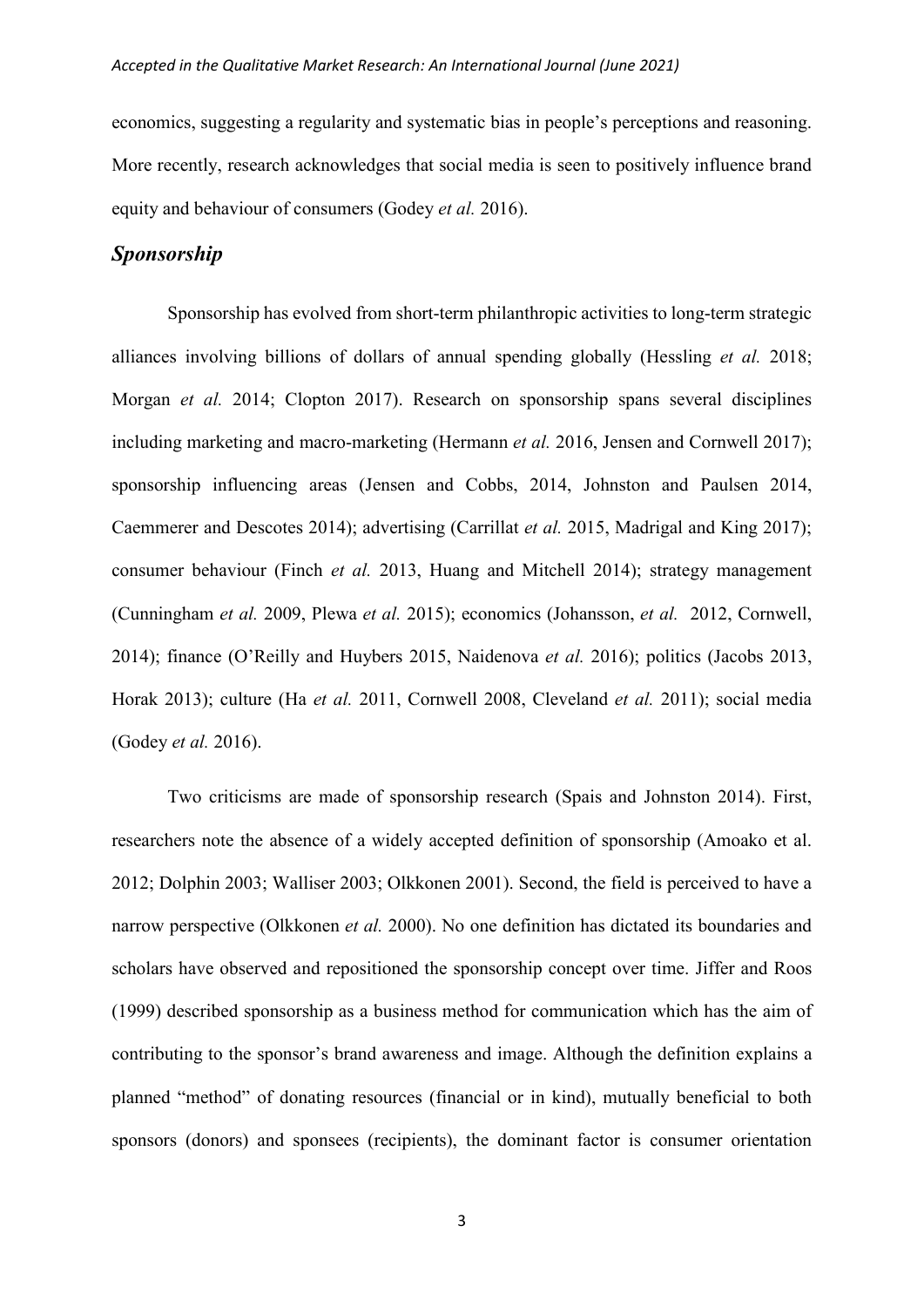referring to brand awareness and positive influencers resulting in increased sales (Demir and Söderman 2015; Albert *et al* 2013).

Initial attempts at defining this phenomenon focused on behavioural approaches in which attribution analysis of opinion change viewed message persuasiveness as a function of inferred communicator biases with references to "endorsers" rather than "sponsors" (Kelly 1973; Mizerski *et al.* 1979; Eagly *et al.* 1978). Definitions focused on the provision of philanthropic assistance by the sponsor to the sponsee (Meenaghan 1983) but did not specify communication objectives. Government agencies described sponsorship as having marketing and communication objectives with tax deductible expenses because of intentions to increase revenue. Sponsorship is often confused with philanthropy in literature (Milam 2013; Lee *et al.* 2015; Menon and Khan 2001). Bennett (1999) suggested that corporate philanthropy differs from commercial sponsorship as it involves donations made without expectation of commercial reward. This distinction is important because organisations can simply "donate" resources as an obligation to the community (Catherwood and Van Kirk 1992, Stoian and Gilman, 2017). Typically, the sport sponsee's primary impetus is financial need, while the sponsor is endeavouring to fulfil different objectives (Irwin and Sutton 1994) including enhancement of employee relations and motivation, raising the company's profile in the community, connecting with the target market, blocking competition, building awareness (often as a supplement to advertising campaigns), and generating incremental sales (Zinger and O'Reilly, 2010).

With growth in advertising and availability of mass media, scholars perceived advantages in escaping promotional clutter, and sponsorship providing that alternative (Oneal *et al.* 1987; Cook *et al.* 1987; Soderman and Dolles 2015). Corporate objectives and leveraging sponsor/sponsee relationships became a central focus in academic writing developing into a resource-based view (Amis *et al.* 1997, Wang, *et al.* 2016) as well as a means of persuasion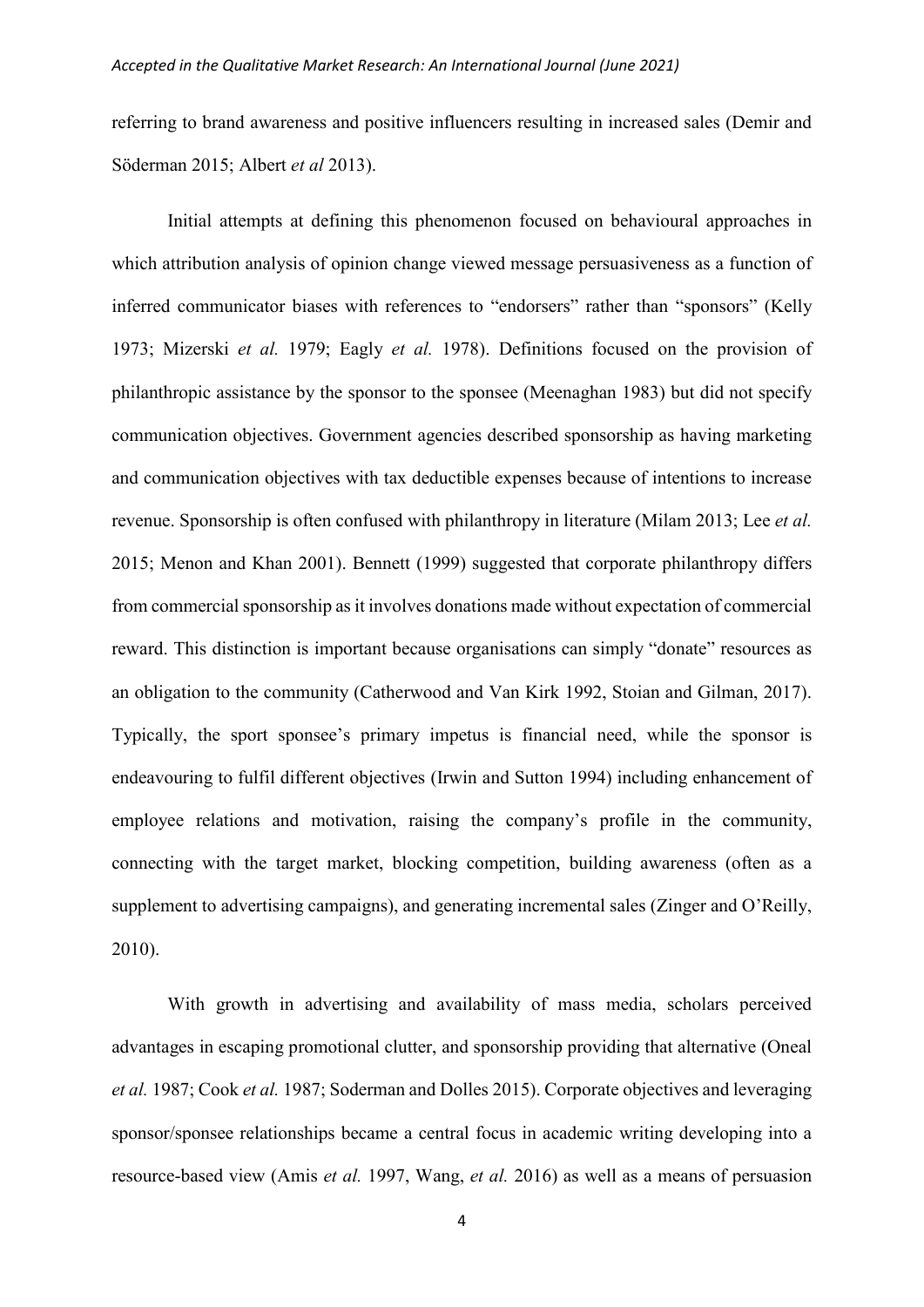different from traditional advertising (Crimmins and Horn, 1996). Recent studies focussed on evaluating effects of sponsorship and attempted to conceptualise an overall understanding of the phenomenon. Research has been directed towards developing and testing models whose geneses were in psychology which conceptualised the relationship between supporters' emotional attachment, brand perception and support for brand extension (Abosag *et al.* 2010; Aiken *et al.* 2015; Alexandris *et al.* 2008). Branding decisions also included a strategy that communicated shared associations between sponsor and the sporting team, by applying a range of theories including conclusion explicitness, and hierarchy of effects theories (Skard and Thorbjornsen, 2017; Woisetschlager and Acurelis, 2009; [Alexandris a](about:blank)nd [Tsiotsou,](about:blank) 2012). Researchers focused on organisations' corporate social responsibility (CSR) strategies and obligations by investigating utilisation of sport sponsorship to build CSR image effectively, examining attributes of a sports property that are most conducive to a sponsor gaining CSR image benefits (Plewa *et al.* 2015; Djaballah *et al.* 2017; Dowling *et al.* 2013). Development of marketing objectives was necessary to justify sponsorship investment against which metrics could be applied. This formalised the inclusion of sponsorship into corporate integrated marketing communication strategy (Greenhalgh and Greenwell, 2013; O'Reilly and Huybers, 2015). Development of a customer-centric marketing communications approach takes a starting point in the customer ecosystem (Finne and Grönroos, 2015; Lee *et al.* 2015), including sports viewing environments, by comparing arousal intensities of spectators at a live event with those viewing a television broadcast, their recall abilities being a major focus of research (Carrillat *et al.* 2015; Euchler 2017; Ourania *et al.* 2014).

# *Signalling Theory in the Sponsorship Context*

Information asymmetry comprises recognition of an information imbalance between two or more parties and is helpful in explaining behaviours of sponsors and customers when they possess asymmetric information (Connelly *et al.* 2011). Having its origins in economics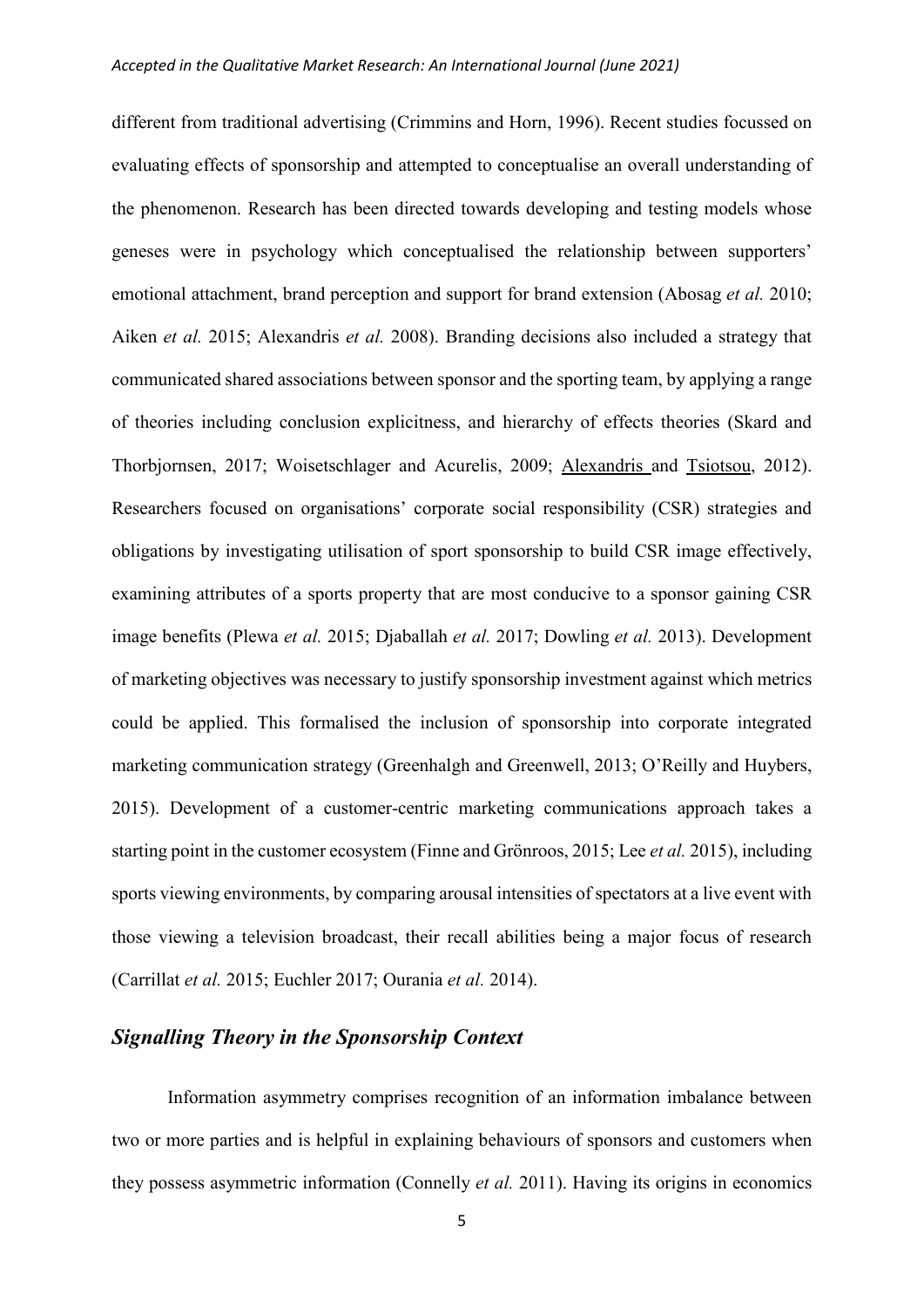research (Erdem and Swait 1998), signalling theory was originally used to justify the impact of managerial announcements on financial dimensions. In a marketing context, it has been applied to: establish the price of goods as a sign of quality (Stiglitz 1989); the link between levels of advertising, product quality, and repeat purchase behaviours (Kihlstrom and Riordan 1984); and as a basis for assessing consumer quality perceptions (Boulding and Kirmani 1993). Dean (1999) and Walker *et al.* (2011) applied signalling theory in the context of sports event sponsorships where information about a product is asymmetrical between sponsor and consumer, resulting in the sponsor providing tangible information through cues (signals) to consumers in support of information evaluation processes. Signalling theory plays a key role within the sponsorship context as it provides the basis for development of successful sponsorship communication. This is consistent with the description of signalling theory by Clark *et al.* (2002, p. 26) who stated that it revolves around the "judicious use of signals that are consistent with attainment or possession of a particular and valued attribute that, in the absence of the signal, would be difficult to unambiguously convey". In this context, consumers might rely on sponsorship as an informative cue that signals the robustness of a sponsored product or service quality, or reduces consumers' information costs, or confirms the fit between sponsor and organisations via image transfer processes. Sponsorship partnerships with geographically proximate sponsors, typical of SME marketing communication activities, provide a signal to consumers of high commitment to the relationship (Jensen and Cornwell, 2018).

# *Methodology and Methods*

An individual attempting "to understand a text is always projecting" with each projection, projecting a new projection before itself and this "constant process of projection constitutes the movement of understanding and interpretation" Questioning and understanding involves some notion regarding the nature of the matter or situation investigated. "When we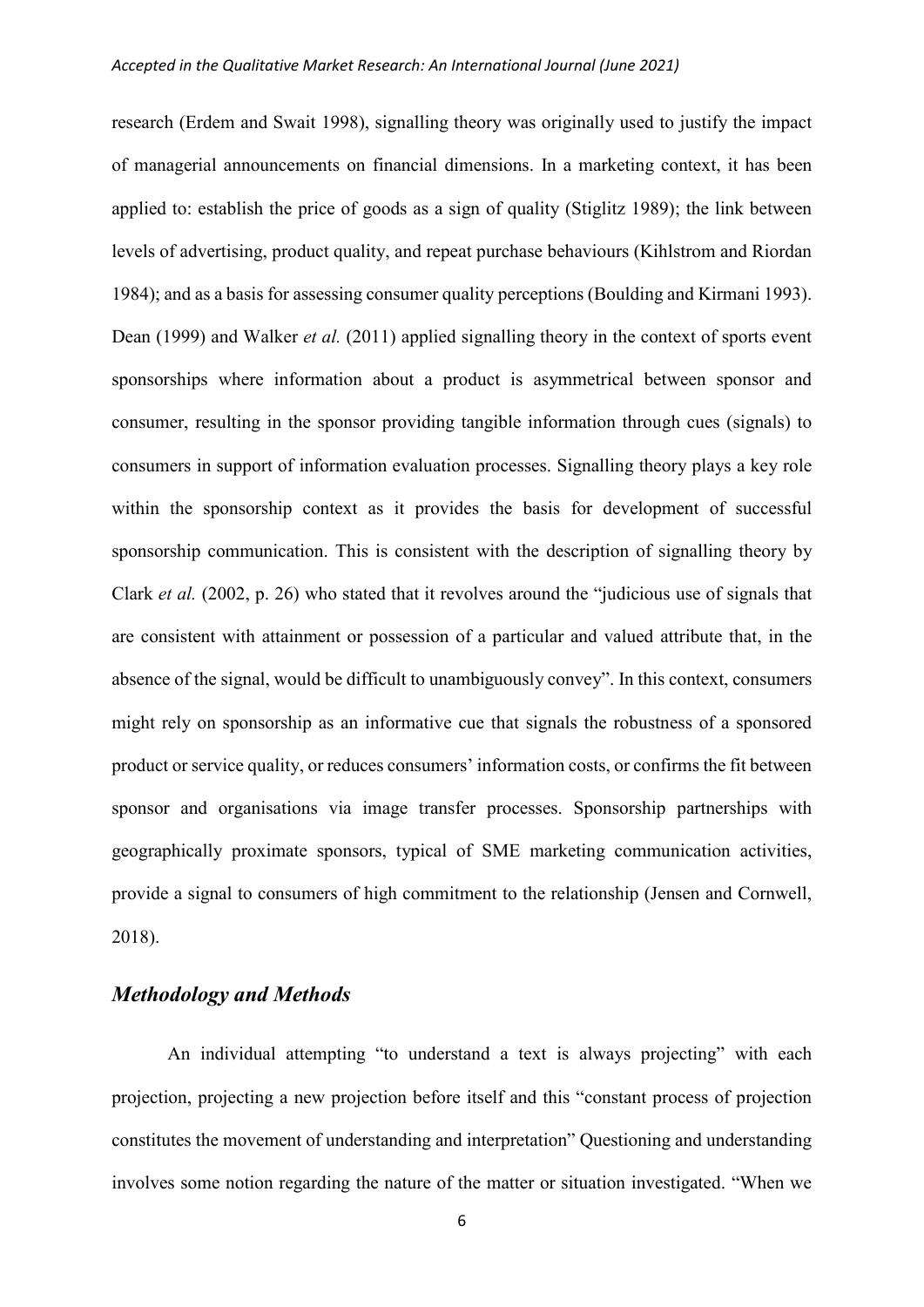perceive something ... we encounter entities as beings-in-the-world with things already interpreted through a web of connected possibilities that distinct phenomenon possesses" (Howell 2013, p. 163). Phenomenological hermeneutics argues that developing understanding involves the fact of being human and that 'understanding is interpretation' (Ricoeur, 2003, p. 194).

How one understands perceptions of sport sponsorship is based on lived experiences, where beliefs and actions intersect and interact with values and culture. Individual understandings or interpretations regarding sponsorship inform the marketing arena that informs emerging marketing communication environments where conflicting sets of practices develop the formation and re-formation in understanding needs and wants. Through assessment and analysis of individual perspectives, phenomenological hermeneutical methodology develops a holistic view of the issues under investigation by providing a clear account of respondents' practical and theoretical understanding of the phenomenon. Valsiner (1986) argued that "the study of individual cases has always been the major (albeit often unrecognised) strategy in the advancement of knowledge about human beings" (p. 11). Indeed, there is no structured procedure for the data collection process as it is recognised that a researcher's perspectives transform as the research progresses. Consequently, theoretical sampling was employed to fully exploit participants' pre-understanding, perceptions, and memory of experiences and through iterative, interactive involvement in the research process rich data and understanding were elicited.

# *Data Collection and Analysis*

Theoretical sampling allows freedom in the collection of data that is theoretically relevant but, at the same time, theory generation through comparison controls the data collection process but does not hinder it. It allows each sample to build on the previous data and analysis; during the research process theoretical sampling becomes specific as the theory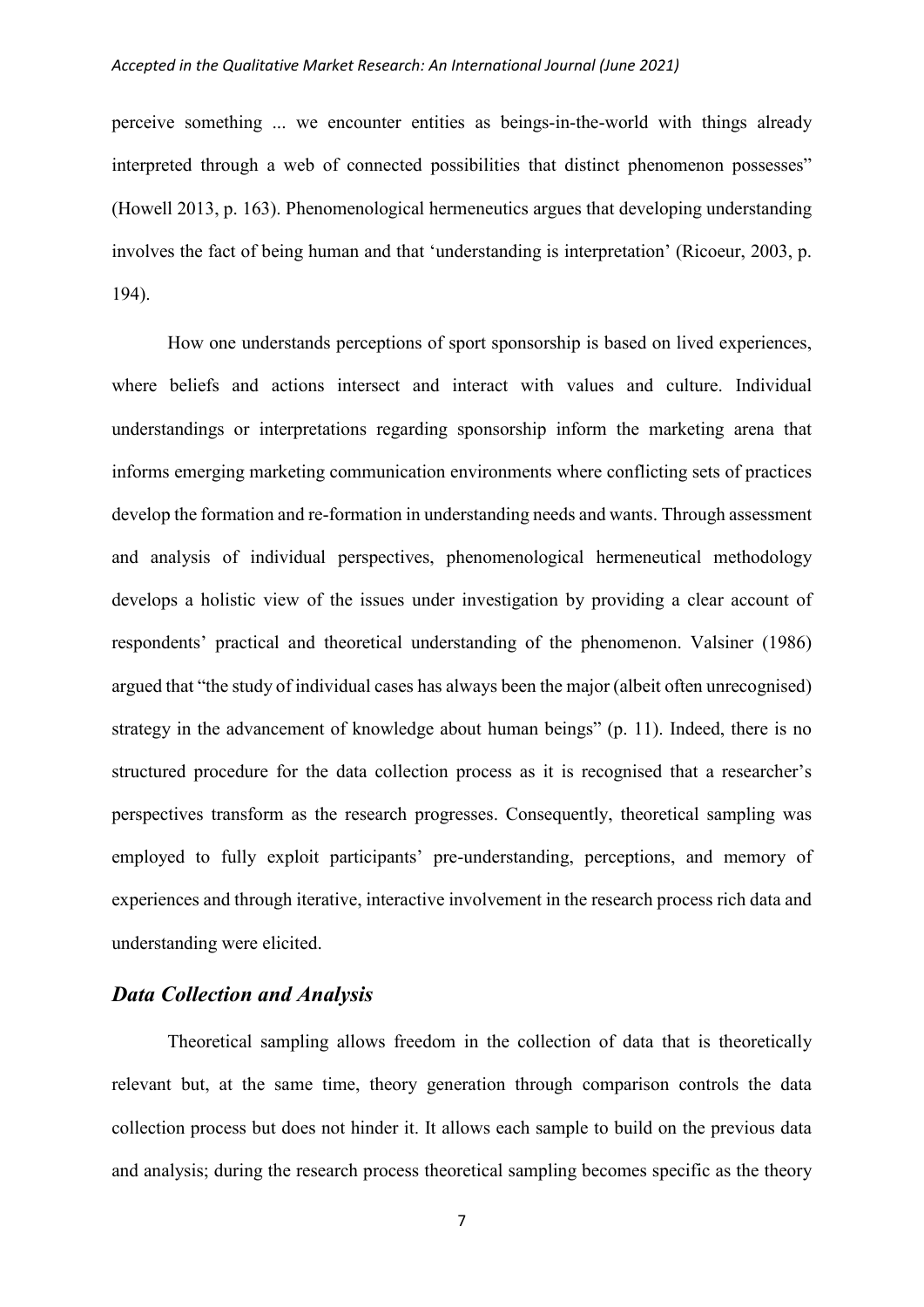emerges and evolves. Themes are developed as the research programme progresses; it is based on concerns in relation to previous data collection and analysis. Application of "theoretical control over the choice of comparison groups is more difficult than simply collecting data from a pre-planned set of groups, since choice requires continuous thought" (Glaser and Strauss, 1967, p. 52). Indeed, they considered that when one samples theoretically one progresses in an evolutionary fashion rather than through a predetermined programme.

Limited research of sport sponsorship by SMEs in Germany justified the inclusion of a balanced mix of SMEs in the sample, based on industry size (3 to 230 employees), including service and production categories, and sponsoring a variety of sports (volleyball, boxing, sailing, football, equestrianism) from start-up ventures to second-generation private companies. The sample satisfied each inclusion criterion i.e.: The respondent must be the SME decision maker regarding sponsorship; the SME must be a current sponsor of one or more sporting activities. The sample also satisfied each exclusion criterion i.e.: Not the sponsorship decision maker in the SME; Not a current sponsor of sporting activities.

Empirical data were generated through 33 in-depth interviews with SMEs. Following the  $30<sup>th</sup>$  interview, particular words recurred and could be grouped under relevant thematic codes. The emergent themes were derived from the data (Patton, 1990) although in a broader sense than anticipated. The unit of analysis is considered the major entity being investigated. In this research, the organisational person (individual) responsible for the decision of committing the SME to a sponsorship is the unit of analysis and the preferred respondent. Satisfaction of eligibility criteria by the unit of analysis was also a requisite for participation.

The demographic characteristics of respondents consisted of 25 male participants and 8 female participants including 25 small companies between 3 and 35 employees and 8 larger companies between 36 and 230 employees. A variety of sports were included including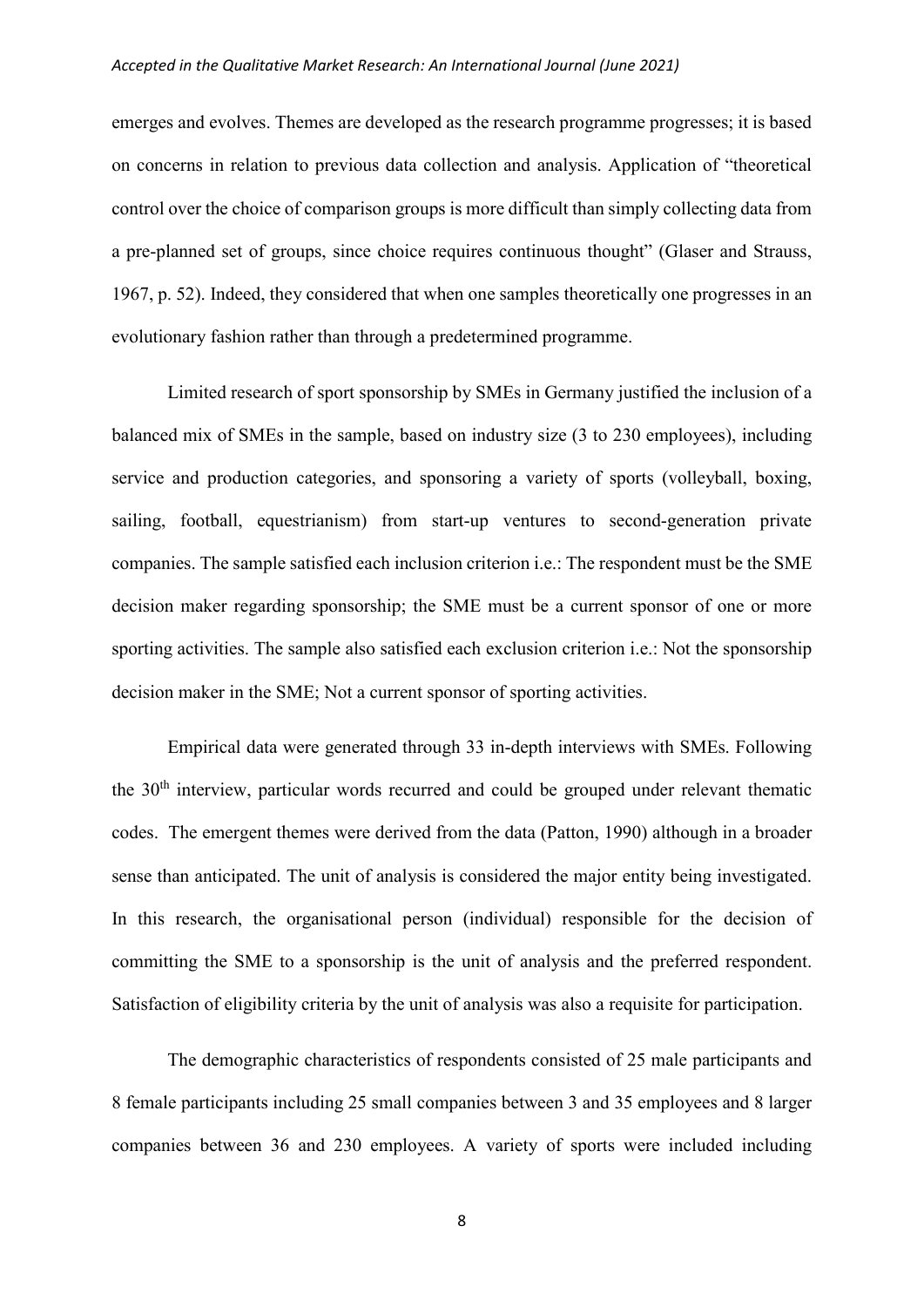volleyball, soccer, boxing, swimming, handball, sailing, marathon running, cycling, athletics, American football, basketball, rugby, fishing, kayaking and wrestling.

In the semi-structured interview process, discussion often ensued which incorporated theory and initially appeared to bear little relationship to the questions asked but predictably "wandered off into associated areas of the topic" (Braun and Clarke, 2006 p.87). Data collection and analysis through theoretical sampling followed their guidelines recognising that the process is not linear, but recursive in that movement is back-and-forth throughout the phases and develops over time.

Interview transcripts were invaluable, reiterating context of discussions and descriptions used. These codes were identified and underwent change and refinement in relation to the data collection and analysis procedures. The process of data collection and analysis did not follow a logical sequence but was iterative and involved "constant checks for internal homogeneity and external heterogeneity" (Patton, 1990, p. 112). The presence of themes permitted generation of an evaluative, relevant, and valid theory (Eisenhardt, 2017) quality was strengthened by definitions and concepts. A summary of resultant themes, codes, and key words is presented in Table 1. Four major themes were identified and are discussed.

| <b>Themes</b>            | <b>Definitions</b>                   | Codes                 | <b>Key Words</b> |
|--------------------------|--------------------------------------|-----------------------|------------------|
| <b>Values-based</b>      | Values are closely held beliefs that | <b>Proximal Value</b> | Local community  |
| <b>Connections</b>       | play a major role in guiding         |                       | Region           |
| <b>Theory: Value</b>     | behaviours and influencing           |                       | Society          |
|                          | attitudes. A key objective of        |                       | <b>Teams</b>     |
|                          | sponsorship-linked marketing is to   |                       |                  |
|                          | create strong and lasting values-    | <b>Benefits</b>       | Team success     |
|                          | based connections between fans,      |                       | Passion          |
|                          | sponsees, and sponsors.              |                       | Qualified staff  |
|                          |                                      |                       | Emotions         |
|                          |                                      |                       |                  |
| <b>Social Engagement</b> | A structured set of social relations | <b>Segments</b>       | <b>Branding</b>  |
| Social<br>Theory:        | among admirers of a brand which      |                       | Target group     |
| <b>Relations</b>         | allows a sponsor to establish a      |                       |                  |
|                          | series of links with its consumers   | <b>Sales</b>          | Bottom line      |
|                          | and sponsees.                        |                       | Budget           |
|                          |                                      |                       | Cash exposure    |
|                          |                                      |                       | Selling          |

**Table 1 Themes, Codes and Key Words**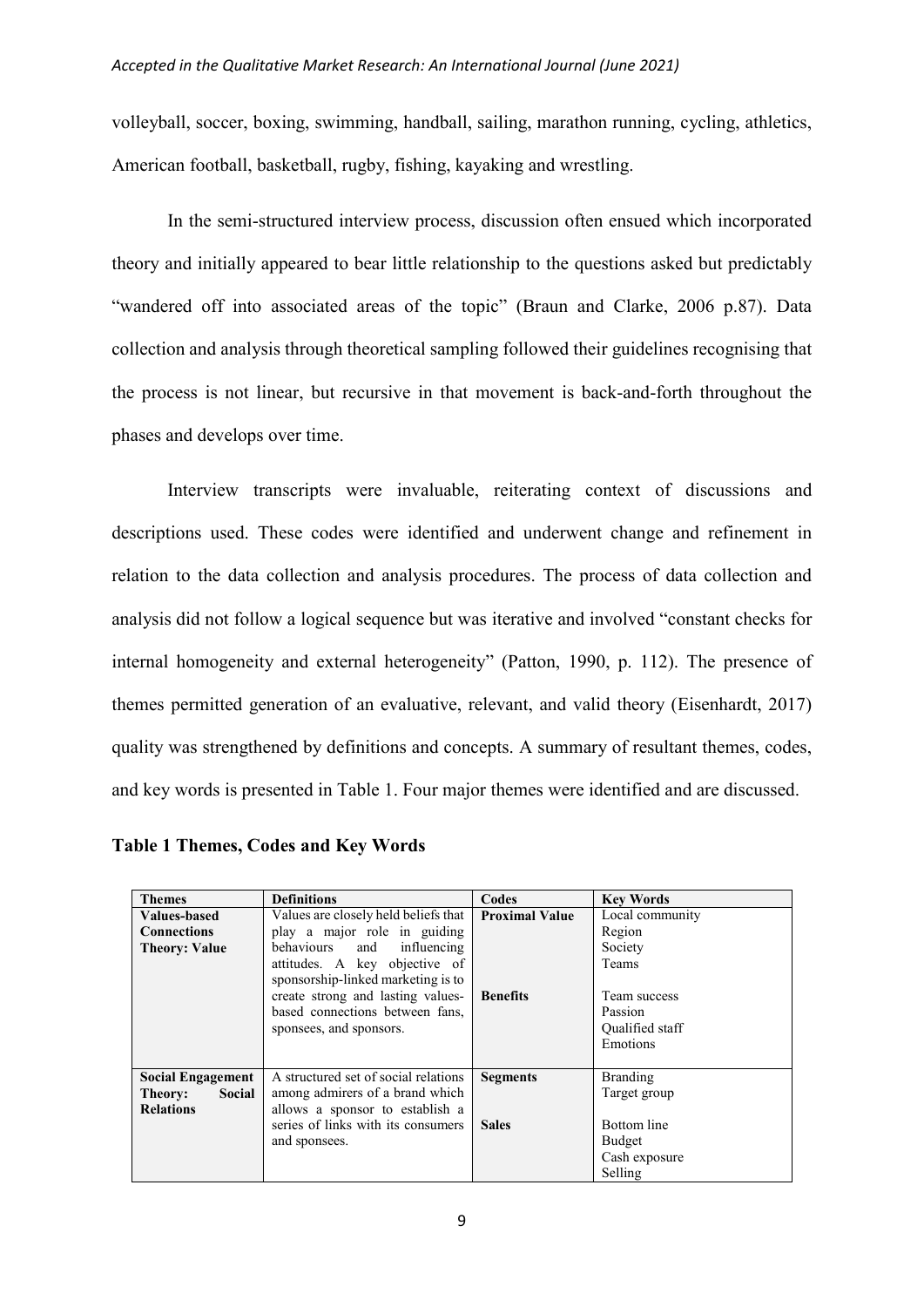|                                                 |                                                                                                                                                                                                                                                                                                                                                                                                                                                  |                                                                                        | Returns                                                                                                                                                                                                                                                                                              |
|-------------------------------------------------|--------------------------------------------------------------------------------------------------------------------------------------------------------------------------------------------------------------------------------------------------------------------------------------------------------------------------------------------------------------------------------------------------------------------------------------------------|----------------------------------------------------------------------------------------|------------------------------------------------------------------------------------------------------------------------------------------------------------------------------------------------------------------------------------------------------------------------------------------------------|
|                                                 |                                                                                                                                                                                                                                                                                                                                                                                                                                                  | <b>Metrics</b>                                                                         | Business plan<br>Measuring<br>Gut feel                                                                                                                                                                                                                                                               |
| Recognition<br><b>Theory: Self/Other</b>        | Sponsorship recall, recognition,<br>and awareness is the most direct<br>benefit of exposure and<br>sponsor brand recognition could<br>have a significant positive effect.                                                                                                                                                                                                                                                                        | <b>Exposure</b>                                                                        | Awareness<br>Image<br>Company logo<br>Good press<br>Promotional materials<br>Advertising objects                                                                                                                                                                                                     |
|                                                 |                                                                                                                                                                                                                                                                                                                                                                                                                                                  | Media                                                                                  | Promote ourselves<br>Social media<br>'Selfies'<br>Hyperlinked<br>Web site                                                                                                                                                                                                                            |
| <b>Bonding</b><br>Theory:<br>Social<br>Contract | Relationship<br>bonding<br>is<br>the<br>emotional or economic physical<br>attachment in<br>a<br>relationship<br>through which exchange partners<br>are connected, interact, and bind<br>together.<br>Social bonds are the degree of<br>mutual personal friendship and<br>liking shared by the exchange<br>partners.<br>Structural bonds are a combination<br>of forces that can bring explicit<br>business benefits to the exchange<br>partners. | <b>Staff Motivation</b><br><b>Social Bonds</b><br><b>Economic</b><br><b>Structures</b> | Internal marketing<br>Motivating<br>Our staff<br>Employee morale<br>Private interests<br>Bonding<br>Partners<br><b>Network</b><br>Engaging<br>Friends<br><b>VIP</b><br>Contracts<br>Long term<br>Barter<br>Investment<br>Tax<br>Benefits<br>Support<br>Continue<br>Business partner<br>Value<br>Club |

# **Values-based Connections**

Values-based connections are closely held beliefs that play a major role in guiding behaviour and influencing attitudes. A key objective of sponsorship-linked marketing is to create strong and lasting values-based connections between fans, sponsees and sponsors (Aiken *et al.* 2015). Respondents identified two key issues related to values-based connections: first, proximal value including key words of local community, region, society, and teams; second,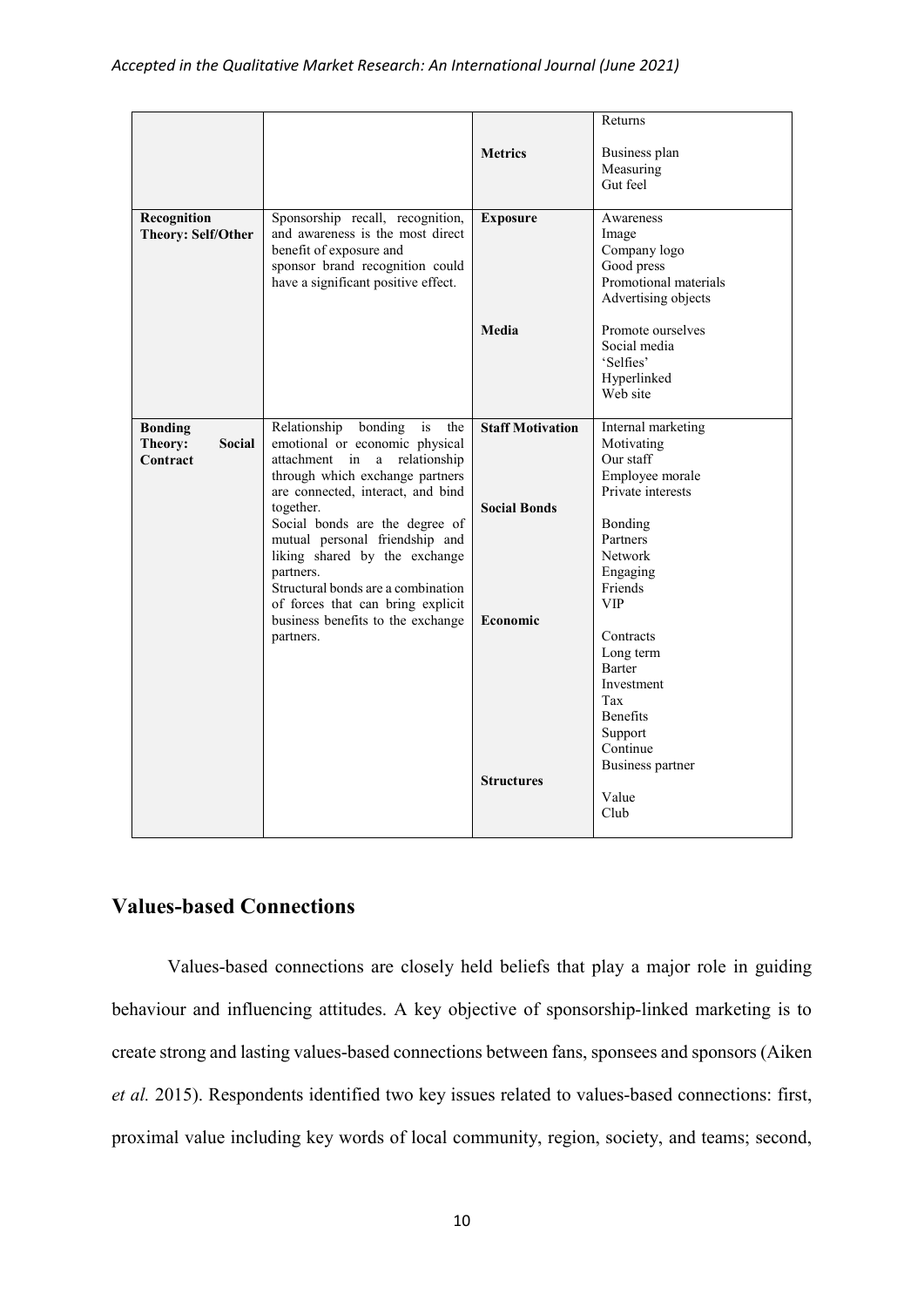benefits associated with the values-based connections, including team success, passion and qualified staff. A 37-year-old electrician, founder and director of his successful SME stated:

*"We sponsor two (teams) at present. One is Hansa Rostock football club; the team is in the third league and I have followed that team since I was a boy. The second is the Mecklenburg-Vorpommern football team who come first in the local league. They are a boys' team from a sports boarding school. My son went to this school."*

This respondent perceived sponsorship as an opportunity to support a sporting team to which he had sentimental attachment; he is a second-generation avid supporter of this local team and "grooms" his son to follow the family sporting tradition. Engaging with communities is a common CSR strategy used by SMEs and is described as a concept grounded in giving back to one's community. This assertion is justified by his sponsorship of the second team.

Sports properties located geographically close to potential consumers are perceived as more local and could exert greater influence on consumer response. A physiotherapist, founder and director of her SME practice, discussing her association with a local handball team, stated: *"We also offer trainers professional advice about motor skills of players and fitness* 

*conditioning to avoid injury. That is close to our heart because we know most trainers are simply fathers and mothers who have a trainer's licence but lack that basic knowledge."*

This respondent is clearly community minded and operates in a public forum, the playing stadium. As part of her sponsorship arrangements, this respondent provides physiotherapy services to injured young male handball players during each game, described by her as "my clients in future". Intriguingly, this respondent noted that client acquisition is one of the main reasons they embarked on sponsorship programmes.

A 42-year-old civil engineer described several areas of interest: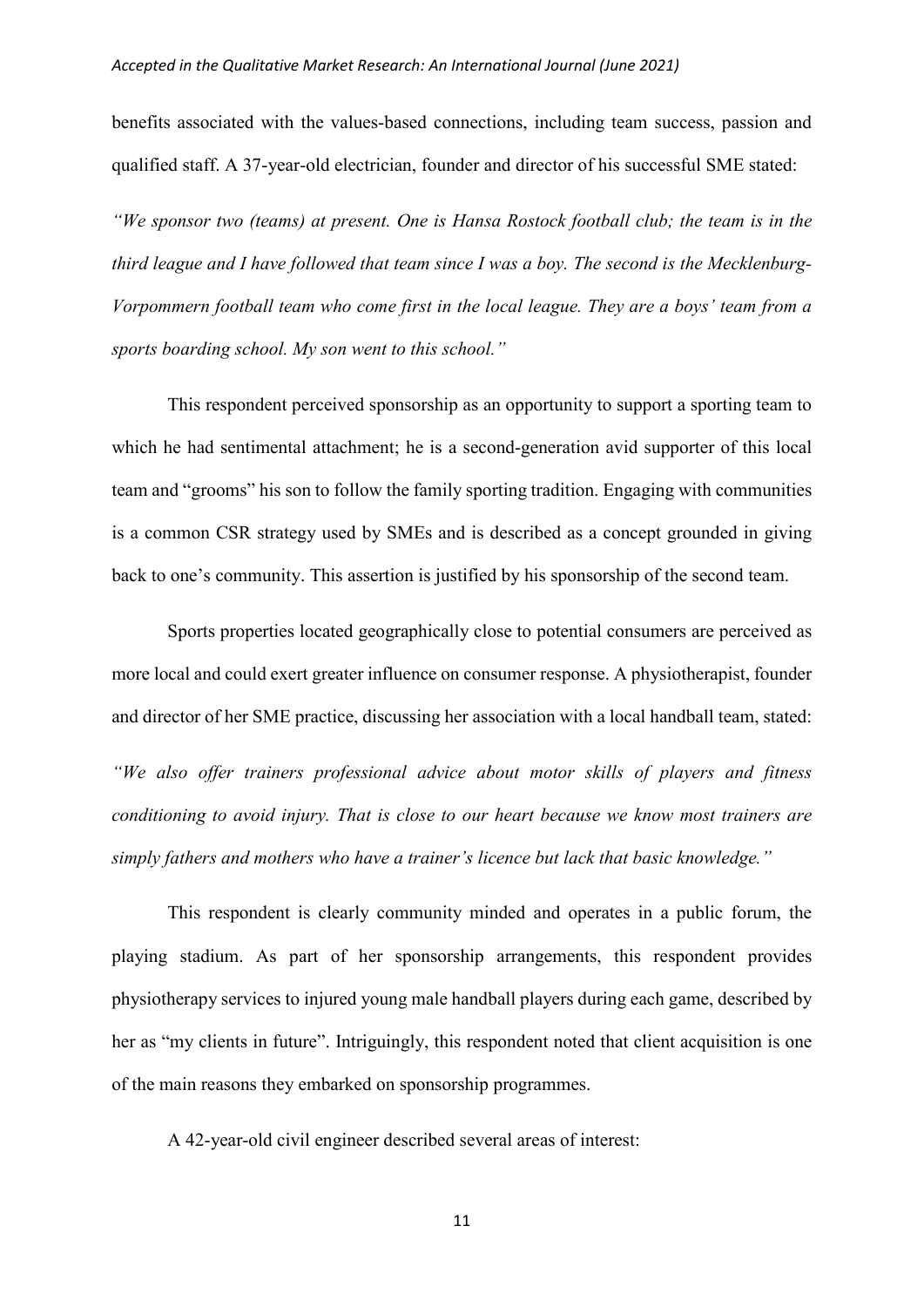*"We have always considered ourselves as a supporter, committed to kids and youth support which started with very simple things such as transport services. We provided vans so kids could get from A to B. Then we expanded to clothing, balls, etc., anything one needs. Then everything got bigger, the boys got older, became more successful over the years."*

This respondent "inherited" the sponsorship of a youth football team from his father, the previous CEO of the SME.

A software developer, who was a well-known athlete a generation ago, is a willing sponsor who attempts to develop an image for his firm in the region:

*"We try to use this for our marketing objectives, create an image transfer from the clubs to the business. That applies to all our sponsorships and we want people to realise our business is committed to the people in the region. We want them to know that the company is 'ours'. Hence the image transfer idea."*

For this respondent, creating awareness and keeping the local community involved in ownership of the business is a key driver of his sponsorship programmes. Correspondingly, a solar panel designer, a 42-year-old ambitious SME owner premised:

*"You must have boys and girls that are local. It makes it easier for us to get engaged in sponsoring this club because I see the boys that have made the step into the men's football league. That's how I am emotionally attached, and we come from this region too; that's the connection."*

This respondent identified "emotion", a genuine values-based connection between himself and the local community family. These "feelings" are part of "who we are" so when the participant speaks with such feeling of "emotional attachment" that is his response to local stimuli activated by "local" attachment. This tribal consciousness and loyalty could be described in a modern regional context as a society motivated by cultural tribalism.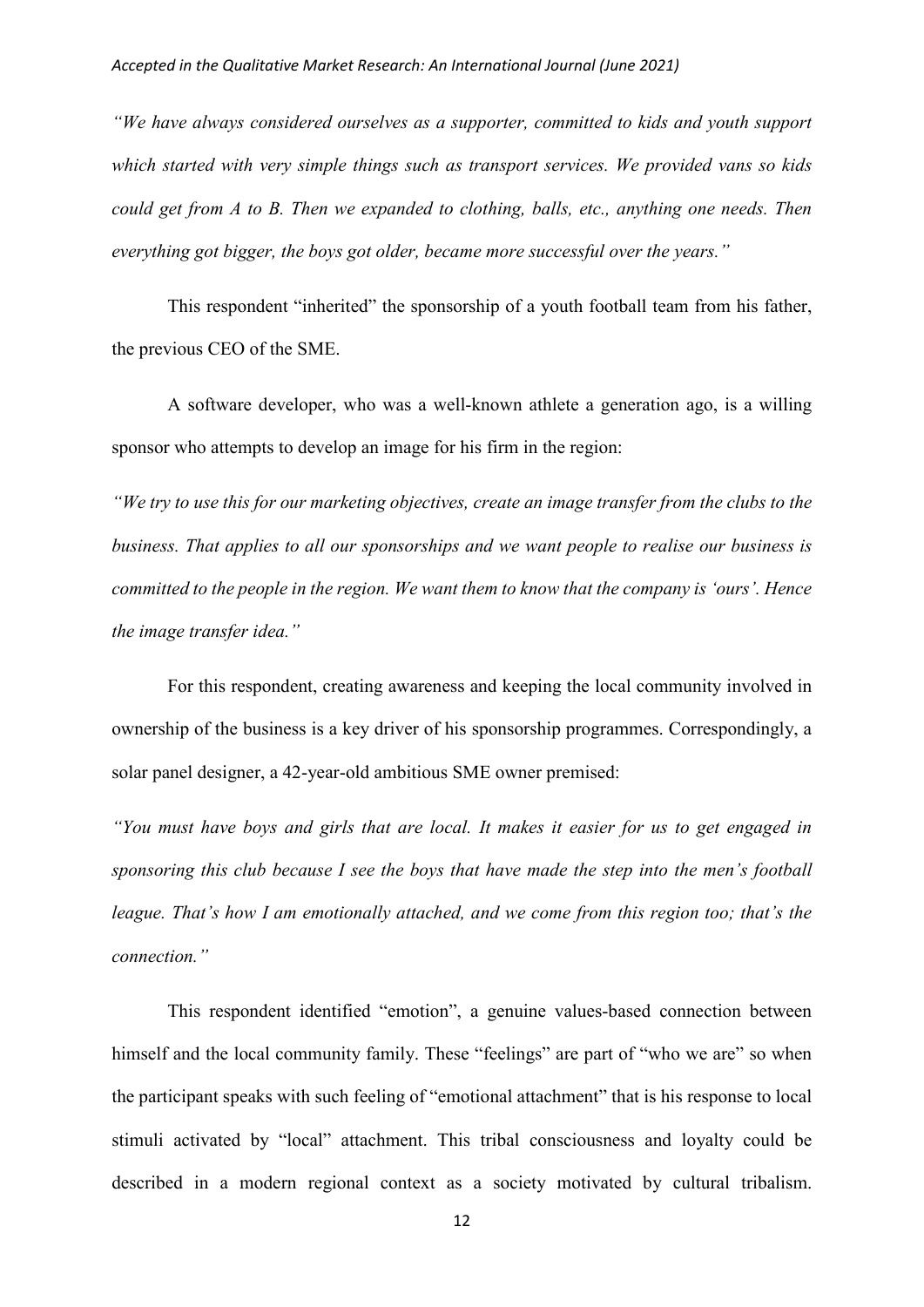Consequently, the fostering of youth in local sporting teams could be perceived as behaviour appreciated by other members of the community who react by giving preferences to the sponsor.

# **Social Engagement**

Social engagement is described as a structured set of relationships among admirers of a brand which allows sponsors to establish a series of links with its consumers and sponsees (Martínez-López *et al.* 2017). Respondents identified three key issues: segments including key words of branding and target groups; sales with key words such as bottom line, budget, cash exposure, and returns; metrics with key words including measuring, gut feel, and business plan. The 52-year-old manager of a regional factory stated:

*"It is fantastic to sponsor the local soccer and swimming clubs and so promote ourselves. We promote our good standing in the area, branding, company name, and we also do something special for local sporting teams."*

Here the sponsor developed a structured set of social relations, not with consumers but staff members and sponsees through sponsorship of local sporting activities. The respondent suggested that branding the company and not the product is invaluable for attracting qualified staff. The importance of sporting clubs in promoting business is evident with the phrase "and so promote ourselves".

A 46-year-old web designer and aspiring politician recently acquired the services of a strategic marketing consultant to better target potential consumers and constituents. Located in a small city on the Baltic Sea coast, this respondent accentuated: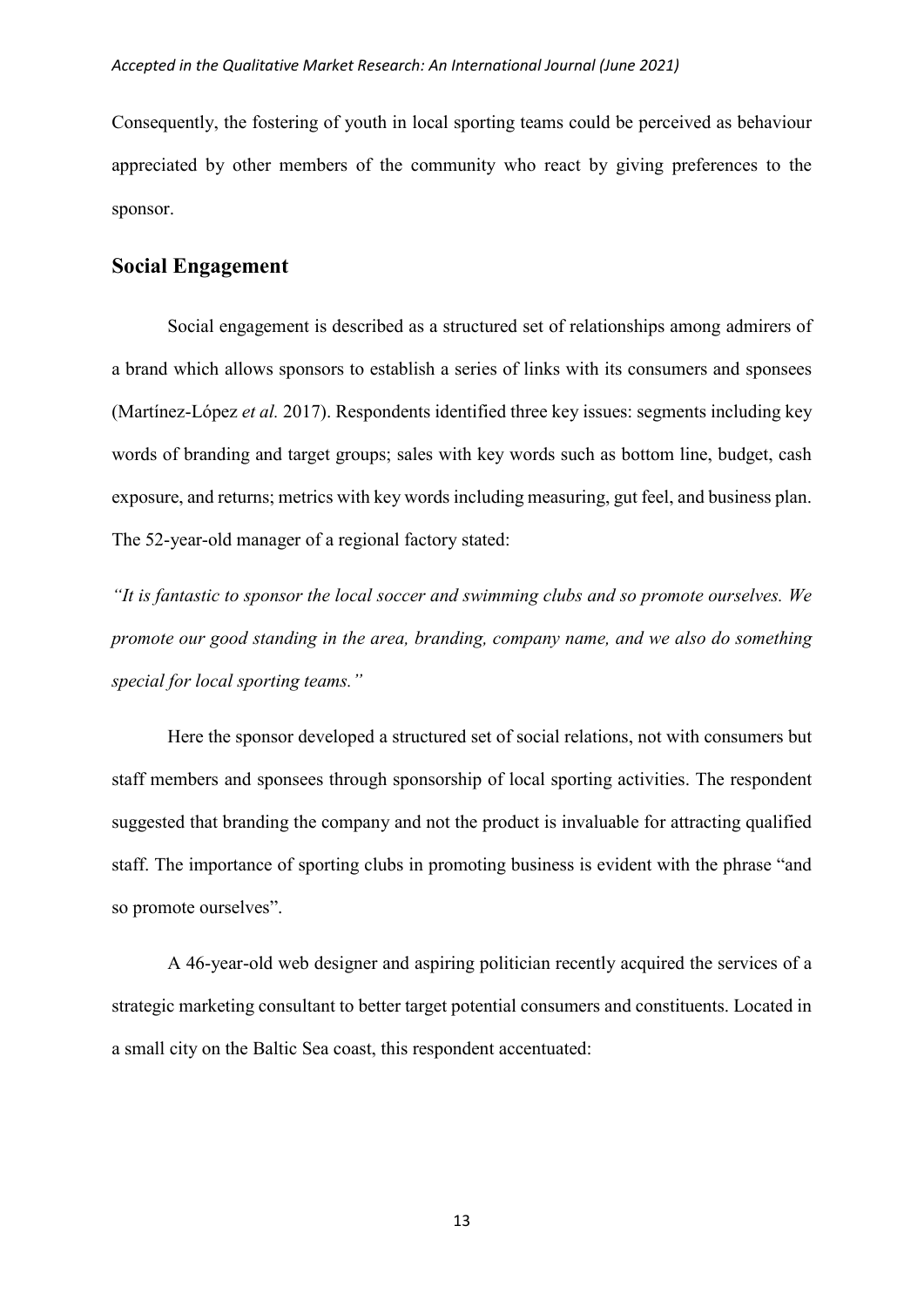*"… a more targeted use of sponsoring where we can aim at our target group in a better way to explore equestrian sports because we hope to find our target group there which earns higher salaries and we intend to advertise there."*

The social engagement of multiple parties, consumers, sponsees, local firefighters, and constituents could be very effective and certainly economical. His brand could be promoted for both business and personal reasons to his new target markets: the equestrian audience who, he suggested, earns a higher salary, his staff, the community group which he perceives as his "social responsibility", and fire fighters who benefit from a new web design with opportunities for location-specific input. A 33-year-old, well-educated, highly motivated new car dealer whose general mantra was simply to sell his products, said:

*"Returns are measured by the bottom line. We set a budget and do what is needed to achieve that. Free tickets are important for us and our staff. Not all returns are immediate so we must work for the future."*

His staff suggested sponsorship arrangements based on their following of favourite teams. The manager would approach the sponsee, discuss sponsorship arrangements, and insist on access to VIP areas as part of the negotiation. This allows staff to network with potential customers and other sponsors with whom to partner. Whilst many sponsors simply "gave" support to sponsee teams, a 61-year-old radio broadcaster was more discerning:

*"Yes, it has been an objective to reduce our cash exposure and involve more of our communication possibilities to the agreement because that's what we do best. They get so much more from us than if it was just money"*

This approach to the sponsorship package was considered by the sponsor to be of far greater value to the sponsee than simply cash. He added that pre-game expert opinion and interviews as well as talk-back opportunities for the audience to make comments were valuable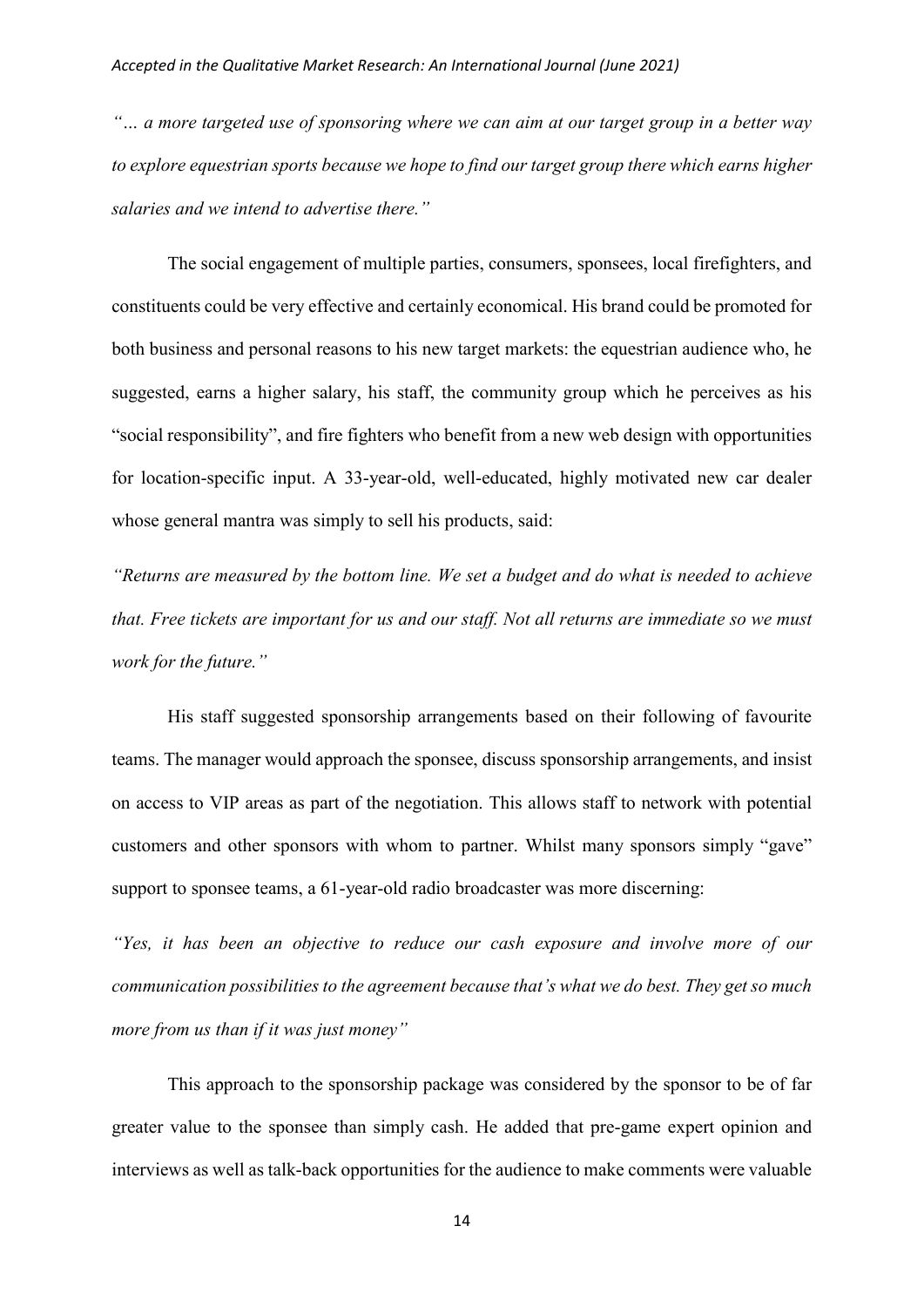to the team and for listener ratings of the broadcast station. The sponsor could provide valuable media exposure but was less willing to provide cash because he lost control over how his money was spent. By providing "in kind" sponsorship support, the element of control could be retained as "protection" of the investment.

Metrics, the measurement of outcomes of the sponsorship activity, was commented on by every respondent. Commonly, the terms "gut feel" or simply "feeling" were used, hesitatingly, because these SME operators were committing support for local sporting activities but could not assess if this marketing communication was effective. Perhaps attitudes towards metrics can be best summarised in the words of an hotelier:

*"Sponsoring in general makes sense, but it's difficult to tell if the ratio between what we spend and what we get back is worthwhile. For example, I pay €8000 per season to the sponsorship; a lot of money for a small business. I don't know if the return is €8000 or more. If I knew how to measure this, I would be a millionaire!"*

In each instance, respondents indicated a preference for sport sponsorship as a marketing communication method but expressed frustration with lack of metrics. SME operators normally do not have sufficient resources to have marketing expenses which do not provide returns. Measurement by "gut feel" is insufficient.

## **Recognition**

Sponsorship recall, recognition, and awareness are direct benefits of exposure and sponsor brand recognition could have a significant positive effect, resulting in purchases (Harmeling *et al.* 2017). All SME operators spoke about creating public awareness of products/services or the business. The physiotherapist summarised her sponsorship efforts with: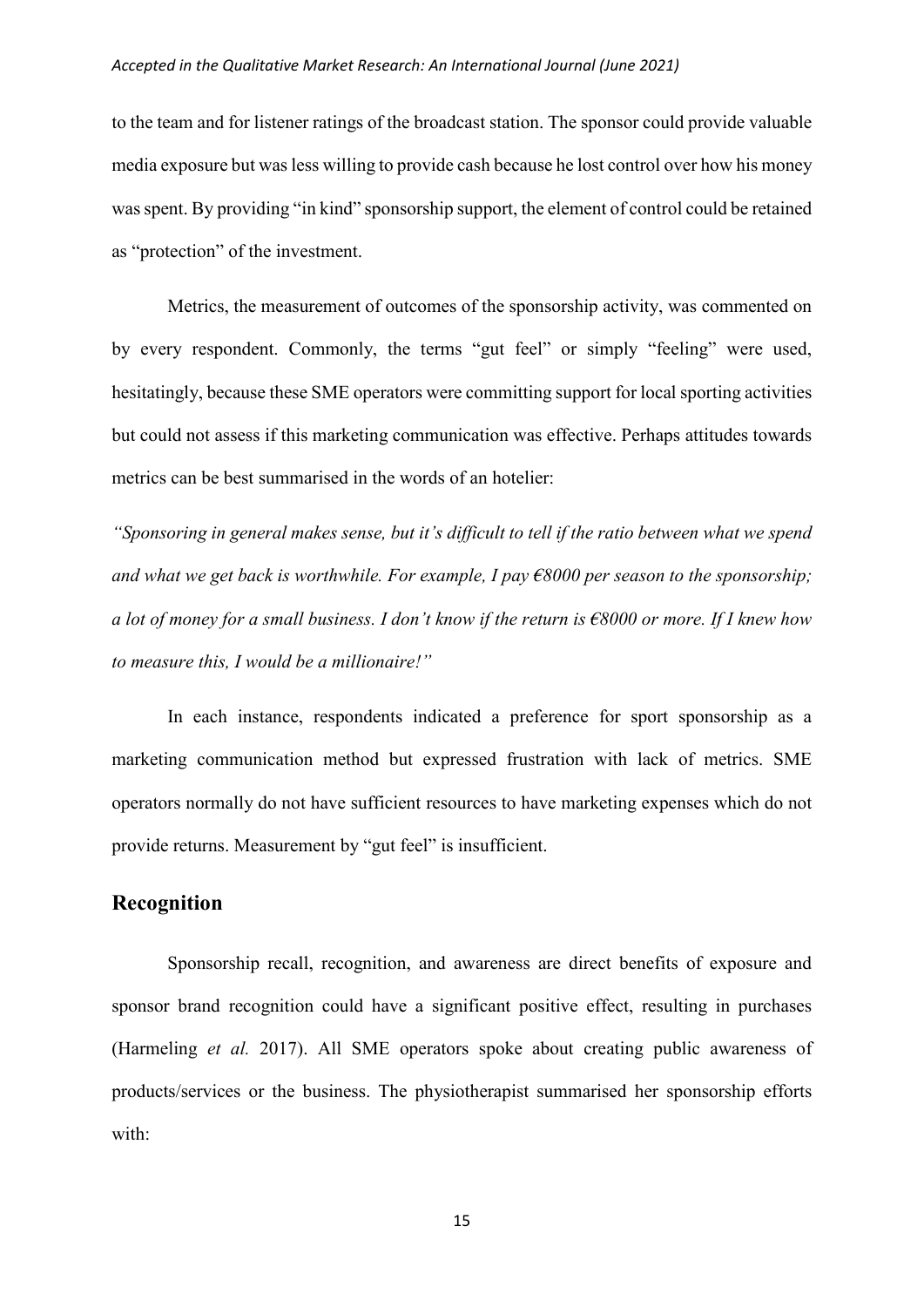*"It really is about raising people's awareness and getting our name out there; word of mouth by networking."*

This respondent included a reference to customer word of mouth promotions via networking for potential patients to consider her remedial services. Extant academic literature reinforces her beliefs by suggesting that public awareness is one of the main business objectives of both MNCs and SMEs. Recognising the necessity of developing public awareness, a novel but effective strategy to create awareness of his business was used by a civil engineer who installs solar panels sponsors both rugby and cycling sports clubs:

*"I chose the sponsee club only because of the guy who teaches me (music) and I buy new shirts for the cyclists and they have my name on them. I give the old shirts to my children and tell them to put them on so people will see them."*

Although the rugby team has only a small following, the cyclists travel hundreds of kilometres every weekend, competing against other clubs and assisting the sponsors' awareness strategy. The respondent also proudly showed photographs of his children wearing the old cycling club jerseys. Certainly, children wearing their father's branded clothes could, if nothing else, be effective in avoiding promotional clutter. To a software developer, the image of the sponsored sport must match the required image of his firm. He responded with great passion:

*"We have (sponsored) sailing sports because it is about freedom and a kind of adventure which fits our company which goes to new horizons. We do the same with our software, by exploring new customer segments. The image of the company must be the same as the image of the sports clubs."*

Intriguingly, the enthusiasm displayed by this respondent was contagious. He was "morphing" between the image of the firm and the image of the sports club. The repeated image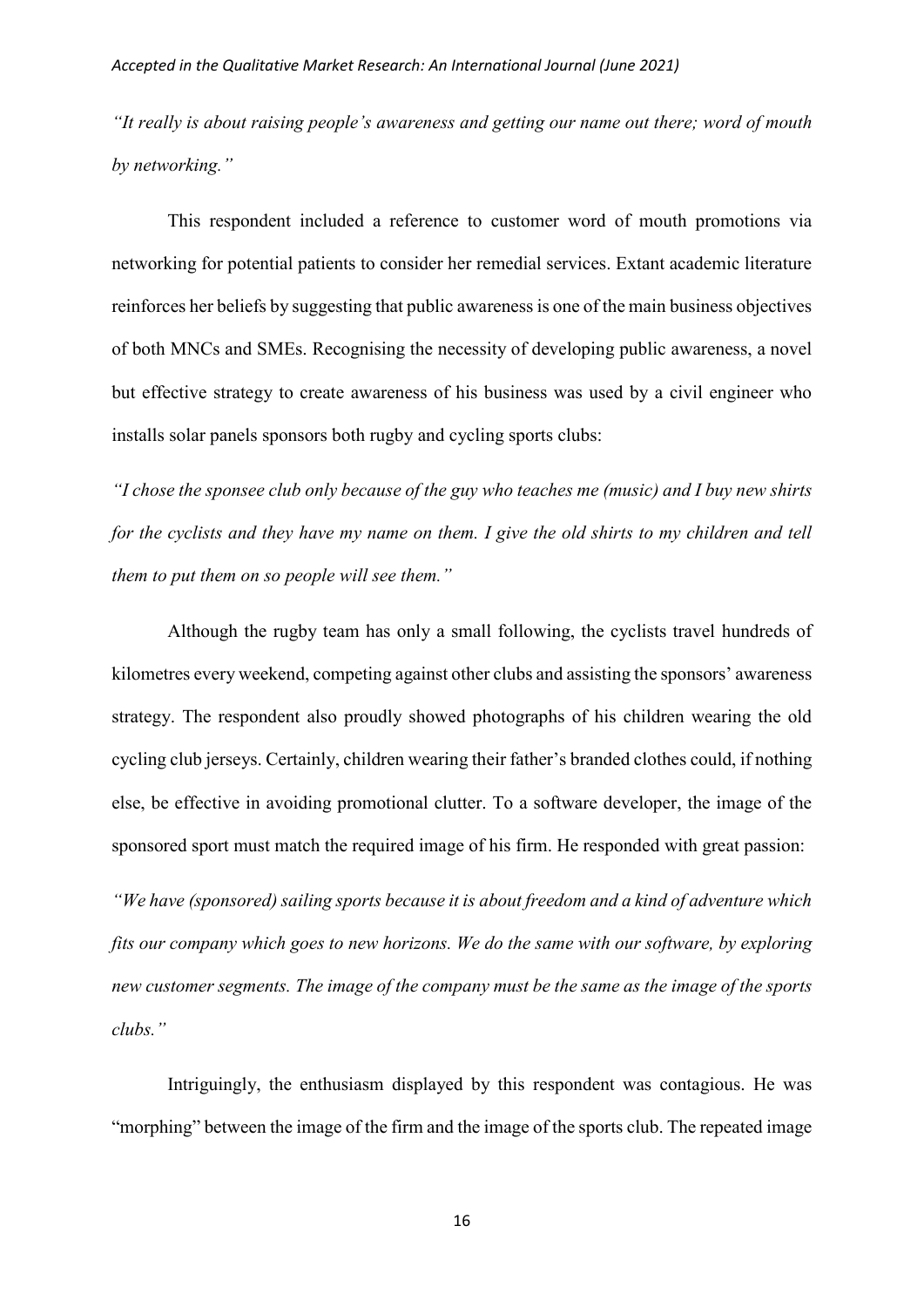transfer between the two identities was a deliberate strategy to clarify any misconceptions of his sponsorship strategies.

A 42-year-old female educational marketing manager commented about their use of social media:

*"Yes, we use social media, on our web site and have contacts with the press (newspapers). We expect the same from our partners that they spread our news, for example, on their own web sites."*

Cost restrictions in marketing investment without the ability to calculate returns from sponsorship activities, again created difficulties for this organisation. It could be considered unconscionable for such an institution to spend so much on recruitment of overseas students and not develop more appropriate social media links, especially given the ages of their target markets. Each time a student uses social media to "tell a friend" about their university, they become a student ambassador for the business. Relating to shared promotional activities between sponsors and sponsees, the civil engineer "confessed":

*"The club (sponsee) is doing more than we do. On our homepage we have two lines that we are engaged in sponsoring handball and football. The clubs do promote our sponsorship, they have different categories (e.g. premium level) hyperlinked to us. The clubs try to do their best to promote our sponsorship."*

Although aware of social media capabilities, this interviewee admitted that he did not have the ability to access and maximise the potential of social media benefits. Speaking about his inability to measure sponsorship metrics, the broadcaster was considering social media alternatives by measuring consumer behaviour: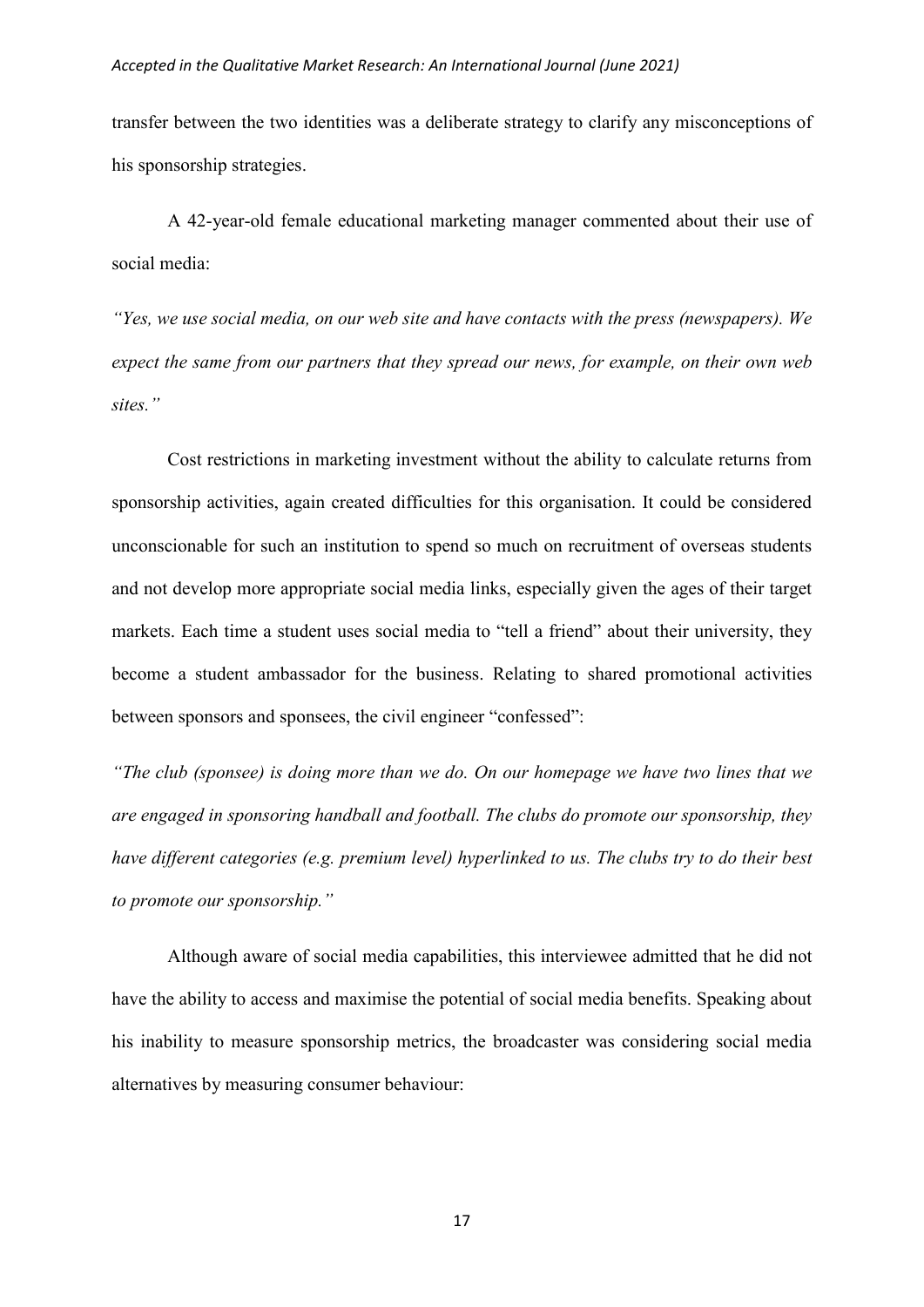*"I'm hoping we can get better proxies than 'gut feel'. For example, it would be interesting to see how many 'selfies' people make at the (sports) venues and then people send them onto friends because they are happy to be at the game."*

Looking for his own metric as an indication of consumer awareness, this respondent was typical of many. The level of frustration of many sponsors can almost be "felt": their inability to measure sponsorship outcomes; self-inflicted extended working hours; inability to keep abreast of technology changes; and focus on working and surviving at the cost of gaining practical marketing know-how in a SME environment.

# **Bonding**

"*We sponsor only one team, a football team, because three of my employees play in this team. It helps employee morale because people in my factory see that we sponsor them, and that people wear our logo on their shirts. It does no harm that way."*

Should this improvement in staff morale have a multiplier effect throughout the firm, resultant increases in output could be significant. This respondent has achieved several goals. First, he creates local awareness of the factory via sponsorship activities. Second, he motivates staff directly by image transfer from the sponsor by purchasing team uniforms with his logo on the back, to the team who wear the uniforms, and back to the sponsor by behavioural changes in stronger work commitments. Third, the sponsor is perceived as a preferred employer in the local region.

The importer of industrial goods expressed a "selfish" attitude:

*"We also like to sponsor because of private interests. We like the sport and we like the stadium; it makes me feel good. We like to meet people and enjoy nice discussions."*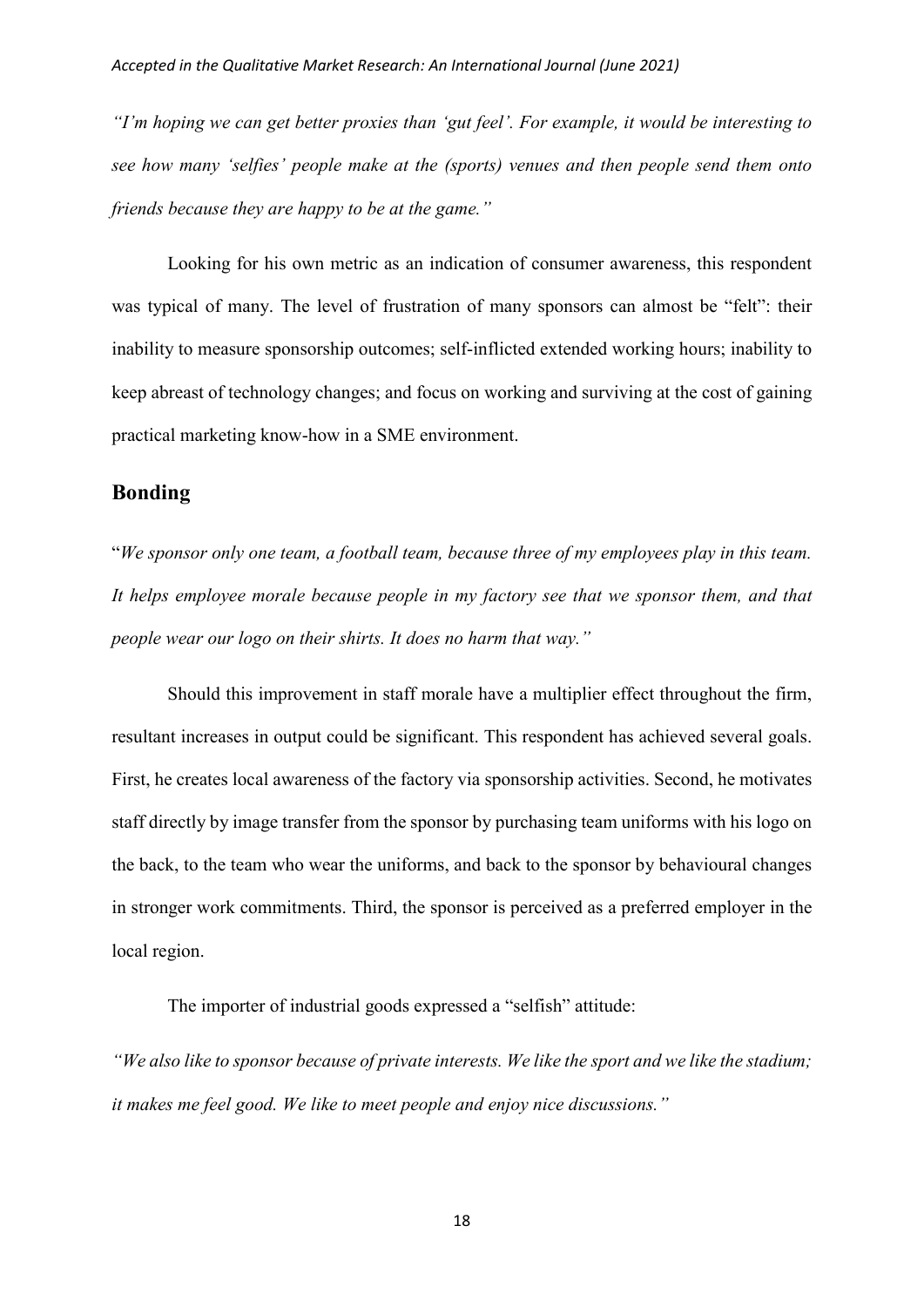Because of the time and resource needs of his SME, this CEO appreciated the time he could spend with his family. Successful sponsorship relationships are generally formed to satisfy individual and common objectives. Common objectives include awareness and image, community support, and networking opportunities. Individual objectives, like those required by the respondent, could include "meeting people" and "nice discussion". They may also include free tickets or as the electrician and second-generation football team sponsor said:

Was this "justification" of the sponsorship decision? The web designer with political ambitions described his self-interest motives as:

*"We have separate plans for the future. I want to be elected into the city council and we're doing a few things there with the objective of having me elected to council. It's a different objective, whereas other means are meant to promote our business."*

Sport sponsorship relationships have the potential to provide a strategic platform with the intent of satisfying multiple objectives. Within a SME context, sponsorship is not simply seen as a strategic marketing tool, but includes the personal preferences and interests of CEOs, founders, and senior managers who still influence sponsorship decision making. The educational marketing manager referred to partnerships, both social and economic, with sponsee sporting clubs:

*"Our students have the opportunities to look at the daily work (in a sporting club) or to manage a team or training and everything that belongs to a team. It (sponsorship) is not just about the players but also about other benefits."*

The 'partnership' in this instance refers to practical training opportunities for students of Medical and Sports Health Care programmes, as part of the sponsorship arrangement. This agreement has proved to be successful for sporting clubs who benefit from additional health care services by trainees and the University whose curriculum includes practical training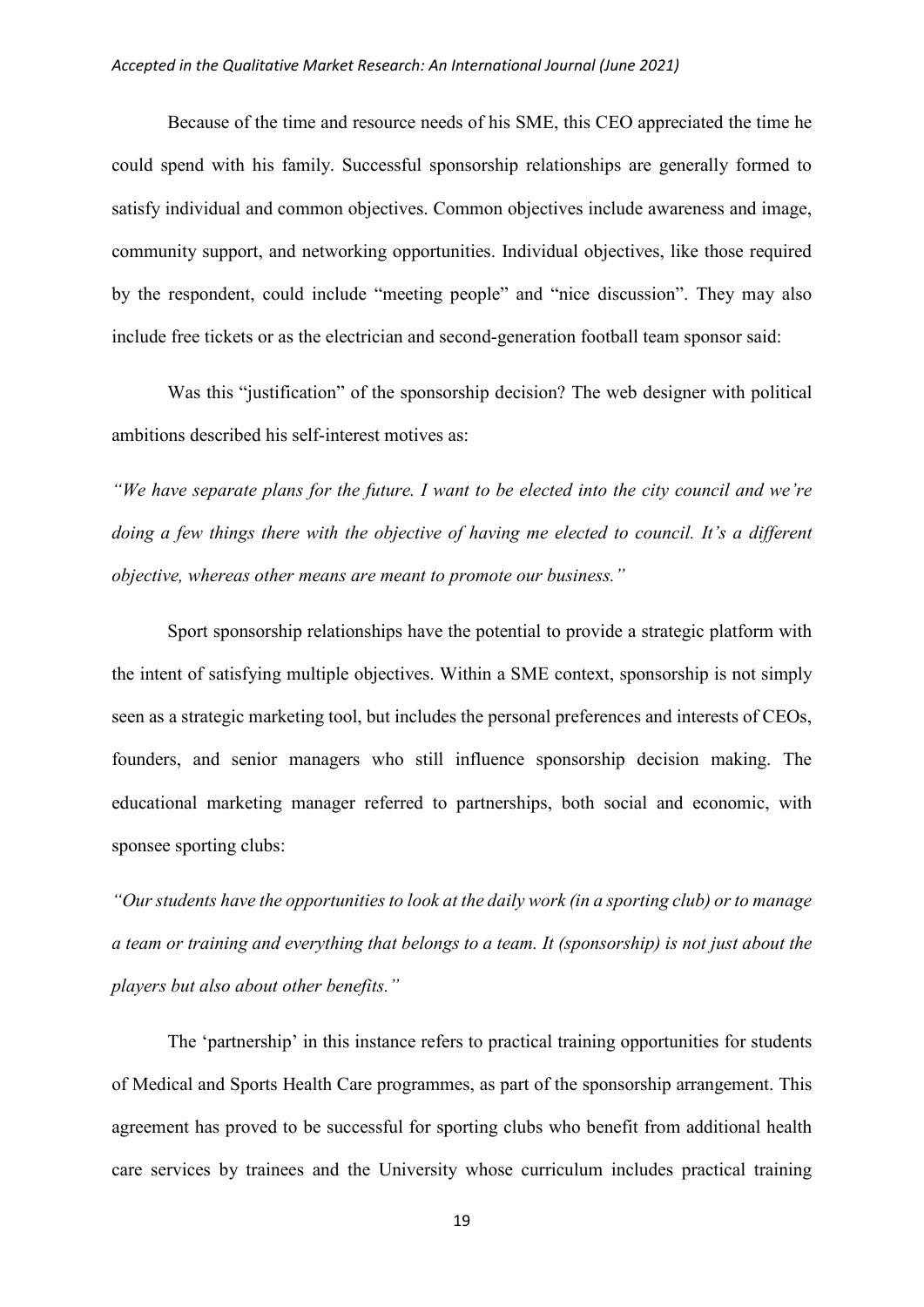elements. Businesses and sporting clubs generally increase awareness of the sponsoring University for staff training programmes and business-related courses. This arrangement could be considered a mix of social and structural bonds between exchange partners.

The importer perceived bonding as loyalty to the sponsee and commented:

*"If the team was not successful, we would not stop sponsoring them. We want to show our bonding (loyalty) in good times and in bad times."*

This sponsor perceived loyalty as bi-directional between himself and the team and was willing to extend that support long term. Team loyalty represents a "form of psychological connection resulting in consistent and enduring positive behaviours and attitudes toward the team" (Biscaia *et al.* 2013, p. 289). Sports audiences could positively perceive longevity of sponsor loyalty and it could be influential in purchase decisions. However, sporting clubs offer more than just players and "sportainment". Sports club VIP areas, normally reserved for "higher order" sponsors and special guests, were generally perceived as places for networking opportunities; the importer continued:

*"We also like the VIP lounge as a good place to network and it keeps our business name a little better known especially in the local area. Although the local area is not our main market, we need to make our name known locally."*

Networking in the VIP lounge is considered important for sponsors to appeal to status needs, but also as a genuine place for developing business relations. Sponsors and other guests feel special and important because a VIP pass gives a select group of attendees the ability to better optimise their time and enjoy exclusive access to first-class amenities and key networking opportunities. Social and structural bonds are strengthened when a VIP section can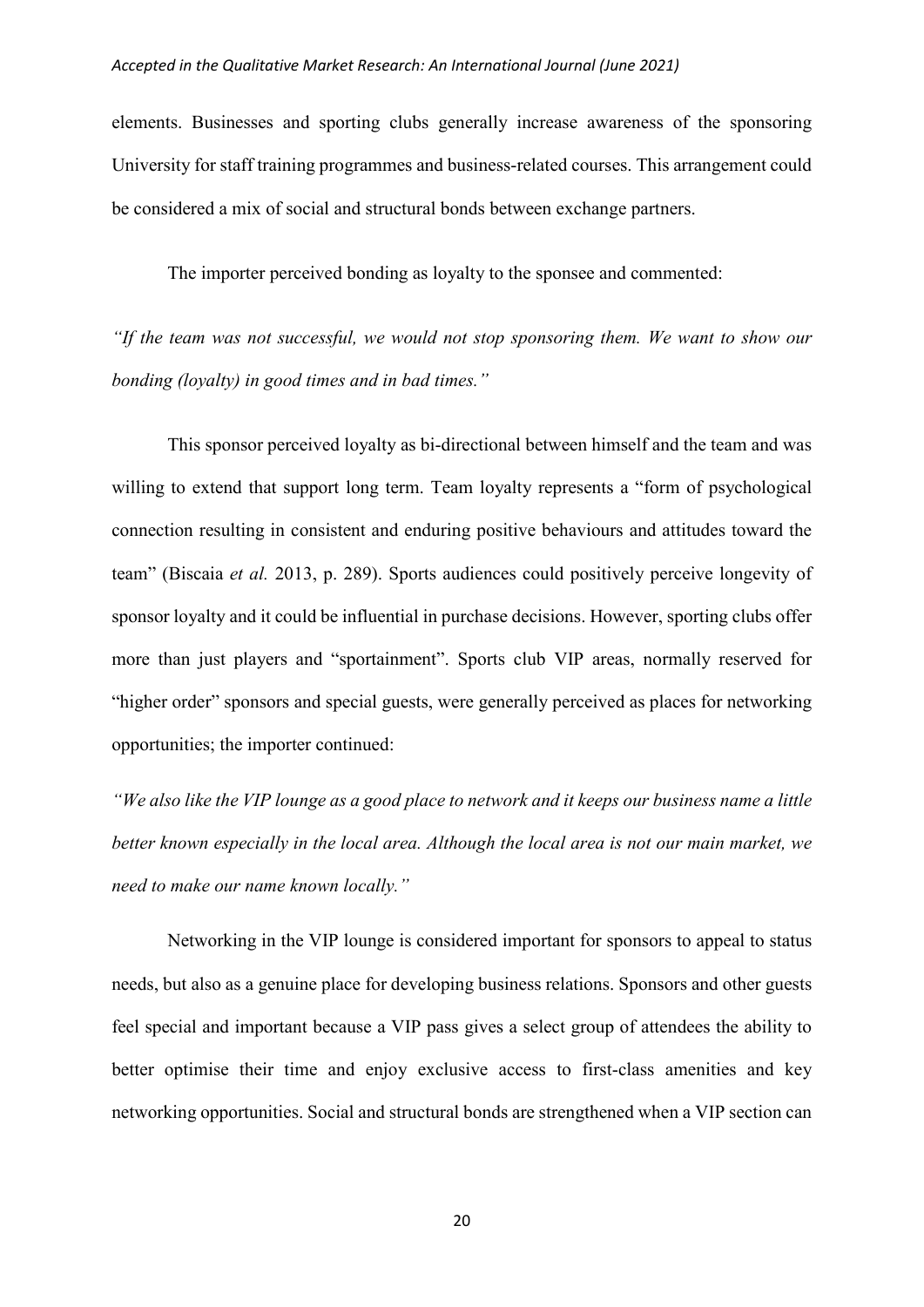be regarded as a way for businesspeople to communicate business-related messages while simultaneously building a community/network and long-term relationships.

"Personal contact" of a different type is also important for the 34-year-old accountant and taxation advisor who provides business services to his son's football team instead of cash:

*"It's like a barter transaction; we give tax advice to the team admin and team members."*

Although the CEO of the software company was careful in his selection of sporting clubs, whose image transfer opportunities were congruent with his software company, he was anxious to contractually protect his business logo against potentially damaging behaviour by players or club administration. The broadcaster with a strong sense of community welfare showed care for youth in his local community by speaking of "investment" and not sponsorship expenses:

*"We only sponsor clubs in our city and region. How do you choose? One point is that we give sponsorship for young people in clubs. It is an investment for the future and social community because young people are in sports and not on the streets or in jail. Club managers and coaches give instructions about how to behave and speak about their sponsors."*

Funds are invested and provide sporting opportunities rather than illicit activities, and players are coached to speak of the generosity of sponsors, enhancing awareness and respect. The bonding theme adds to the analysis by highlighting staff motivation including examples of private interests by managers, social bonds that include a mix of social interactions in a working environment, and economic codes discussed by SME operators as part of their general sponsorship activities.

# *Discussion*

SME behaviours and motives for sports team and activity selection have developed into a complex construct. Small businesses tend to operate at a local level predominantly reflecting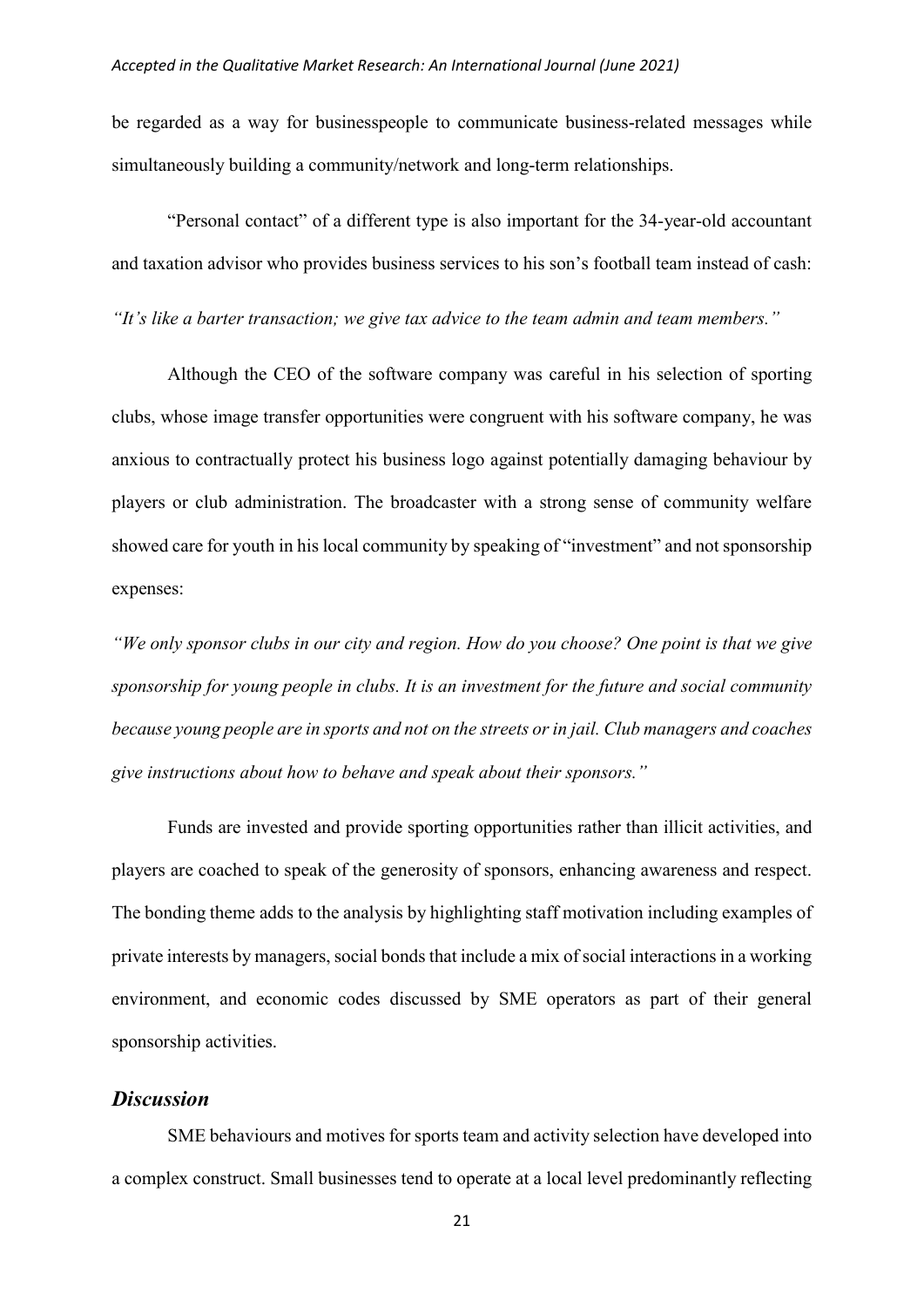relationship marketing theory, with relatively modest investments geared to creating and developing stronger long-term relationships with sponsees and potential customers. Reflecting findings by Webb and Carter (2001), SME support for the "community tribe" appeared to be of paramount importance with identified objectives and motive factors including giving back to the community, presenting overall awareness and image of the sponsoring organisation and their products/services, and employee involvement; SME support was given for networking reasons in a local community and motivating factors in the sponsor's workplace. These "social fabric" support factors appeared to be more important than specific marketing-related sponsorship objectives. "Reaching the target market" and "Status associated with the event" were ranked comparatively low, as was "selfish" personal interests of management. This study of SME objectives, practices, and perceptions of sport sponsorships in Germany supports the research by Mack (1999, p. 25) in the USA, and concludes that small business owners' marketing objectives appeared to be secondary to giving back to the community.

The SME objectives for sport sponsorships revealed in this German study are almost identical to research results in academic literature. Analysis of interview reports suggests that German SME operators were slightly less interested in brand positioning and strengthening brand preference than they were in guest hospitality; guest hospitality was more important to German operators who perceived these activities as opportunities to develop sponsorship partners and build relationships, that are comparable to descriptions mentioned in extant journals.

Media-related objectives were similar; neither the SMES in this German study or the SMEs studied in the literature showed specific interest. Sales-related objectives were more important to SMEs in extant literature material although both groups showed preference for generating new sales and customers as important. Local community, image awareness, and staff motivation were identified as prime objectives by both groups. One distinct difference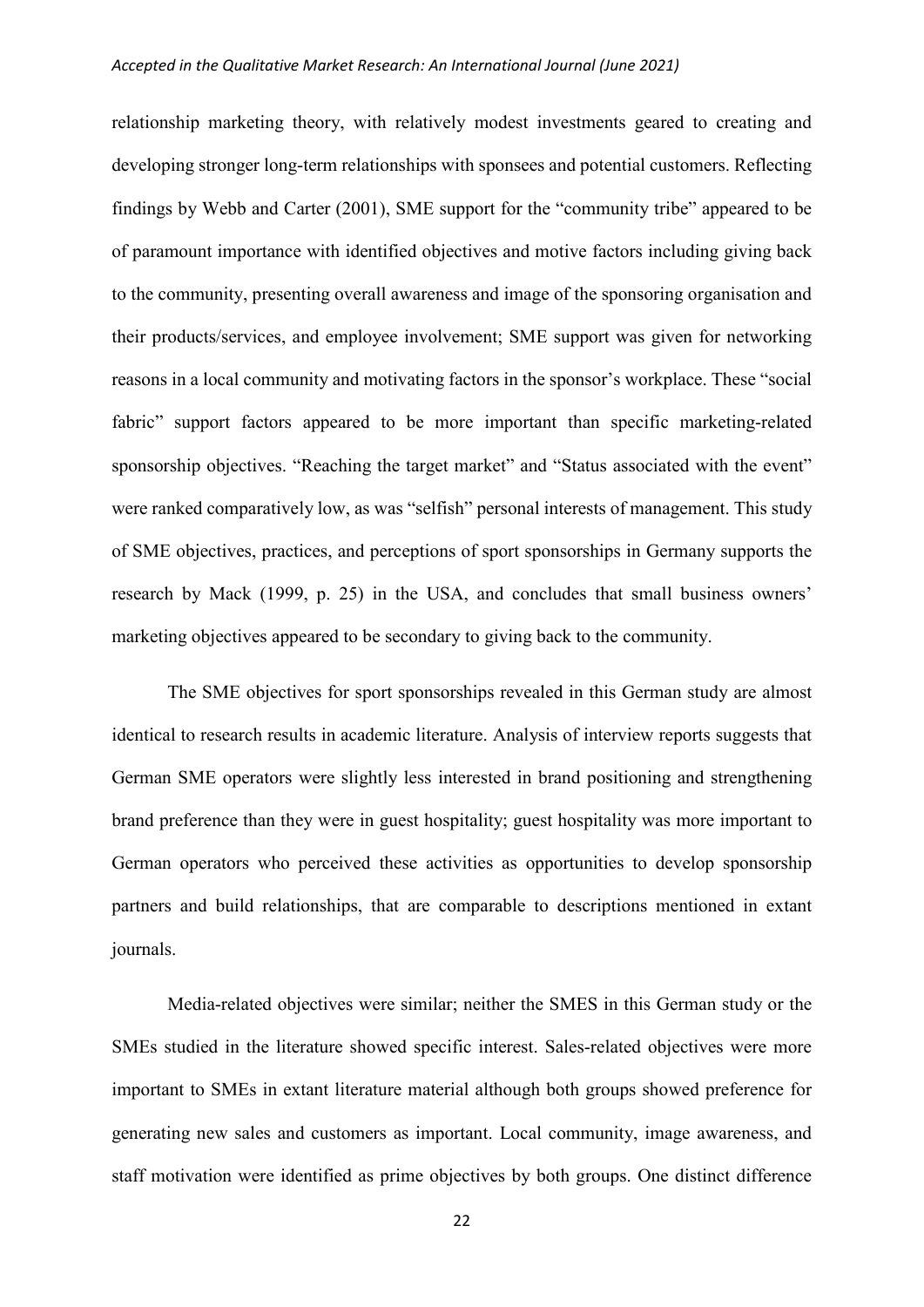between the groups was "management motives" for sport sponsorship engagement. German SME communities identified free tickets and access to the sports club VIP areas as motives. In each instance, they justified this by adding that these "privileges" could be shared with staff who could act as business ambassadors. This study presents evidence to authenticate SME material in the academic literature. Comparisons between SME sport sponsorships objectives and those identified in conventional related academic literature, including predominantly MNCs, present a contrast. The greatest difference was in the "community goodwill" factor. German operators mentioned the need to provide this local support whereas only 70 per cent mentioned this as a factor for SMEs globally and less than 50 per cent for MNCs. Other variations of note were the importance of "public awareness" and "corporate image" of German operators compared to the other two groups. Branding was important for MNCs but less so for SMEs. Guest hospitality objectives were similar although the media was of greater importance to MNCs compared to SMEs. MNC sponsors were only slightly more interested in sales-related objectives than SMEs. The findings of this study concur with literature that perceived sport sponsorship as an opportunity to support local communities, for SMEs to network, and for MNCs to introduce or reinforce branding. (Pope, 1999).

## *Conclusion and Implications*

This study argues that the impact of SMEs is a focal point in shaping enterprise policy, and SMEs are considered key to ensuring economic growth, innovation, job creation and social integration within world societies. Moore and Levermore, (2012) suggested that in many ways the sports sector is dominated by SMEs, which have a different dynamic to larger entities and should be analysed accordingly; a sentiment shared by Mack (1999)[, Khan and Stanton](about:blank) (2010), Zatepilina (2015) and Gabrielli and Balboni (2010). Investigations of sport sponsorship strategies have been largely directed by positivistic methodological influences of the phenomenon in the MNC context. In this study integration of multiple theoretical concepts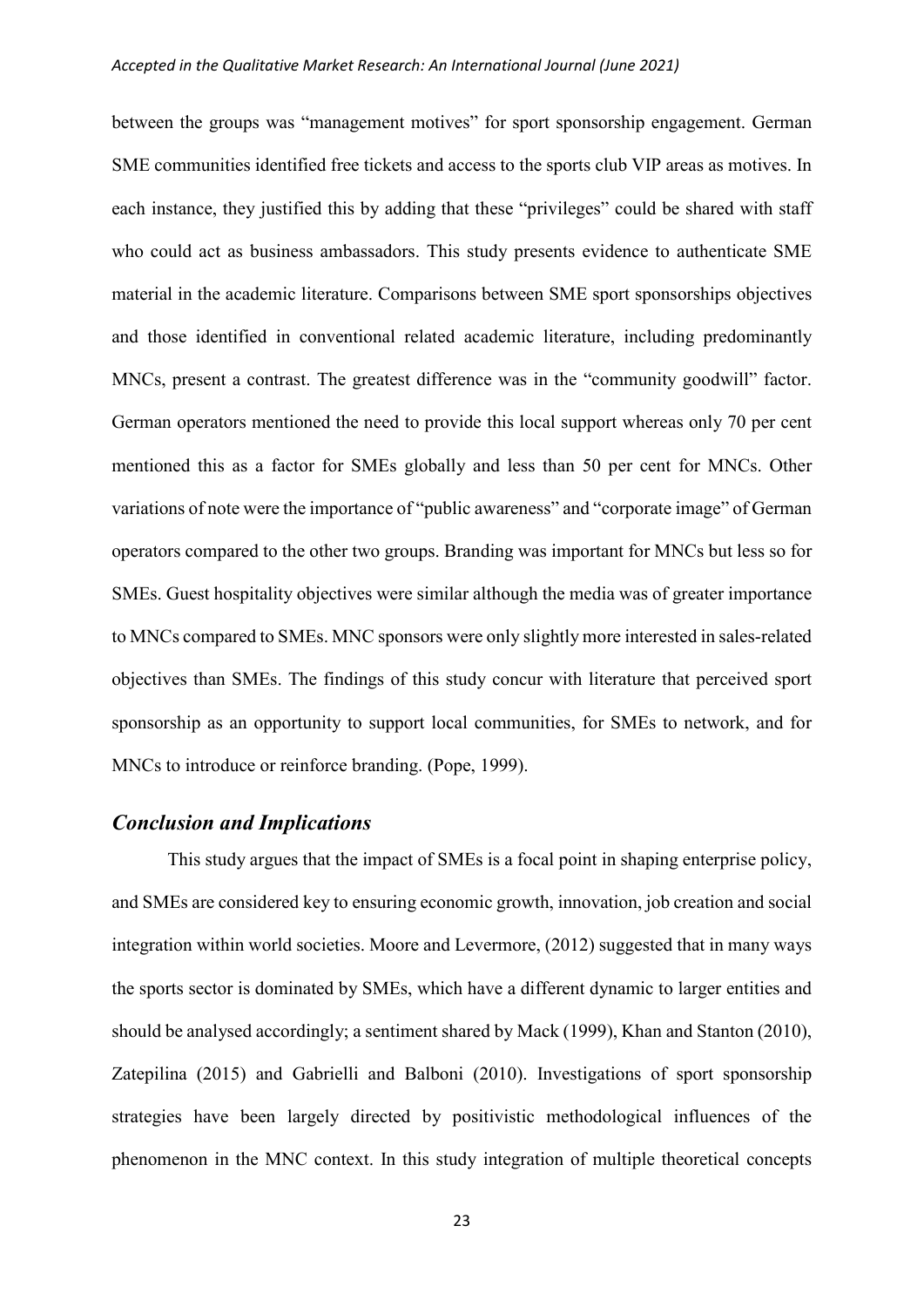primarily based on the research of Mackellar (2015), Kim, *et al.* (2015) and Lavidge and Steiner (1961) and synthesised with a sponsorship typology, developed from practical topical research, contributed to the development of a conceptual framework.

Although Mackellar's (2015) research described the relationship between sponsor and sponsee, it failed to include reference to specific business activities or their dynamics. This research extends "inputs" to examine their relationships within local communities, which include values-based connections, recognition, bonding, and social engagement variables or themes identified in practical research. These factors form the "process" stage of the model and result in identified "outputs".

Drawing on the work of Kim *et al.* (2015, p.410), a model was developed to provide a structured approach for the examination of sponsorship relationships in current academic literature. Domains of antecedents were identified in the model: (a) sponsor related, "used to categorise antecedent variables that pertain to or describe characteristics of sponsors", including objectives, exposure, community support, metrics, corporate culture, and brand equity; dyadic related, which refers to "those antecedents such as fit, leveraging and servicing that require active involvement by both the sponsor and sponsee, and are correspondingly meaningful to both; (b) sponsee related, which is used to categorise antecedent variables that are characteristic of sponsorship properties" including identification, involvement, and prestige. "Consumer-focused sponsorship outcomes are organised into three domains: cognitive, affective, and conative" and refer to stages through which potential consumers may pass as part of their purchase decision process. The single moderator is "sport" sponsorship.

The final stage in this conceptual framework is "outcomes" which relate to the potential consumer. Based on Lavidge and Steiner's (1961, p. 60) hierarchy of effects model, "consumers are seen as rational decision makers who base those decisions on information evaluation" and are described in stages as they move towards a purchase decision. This model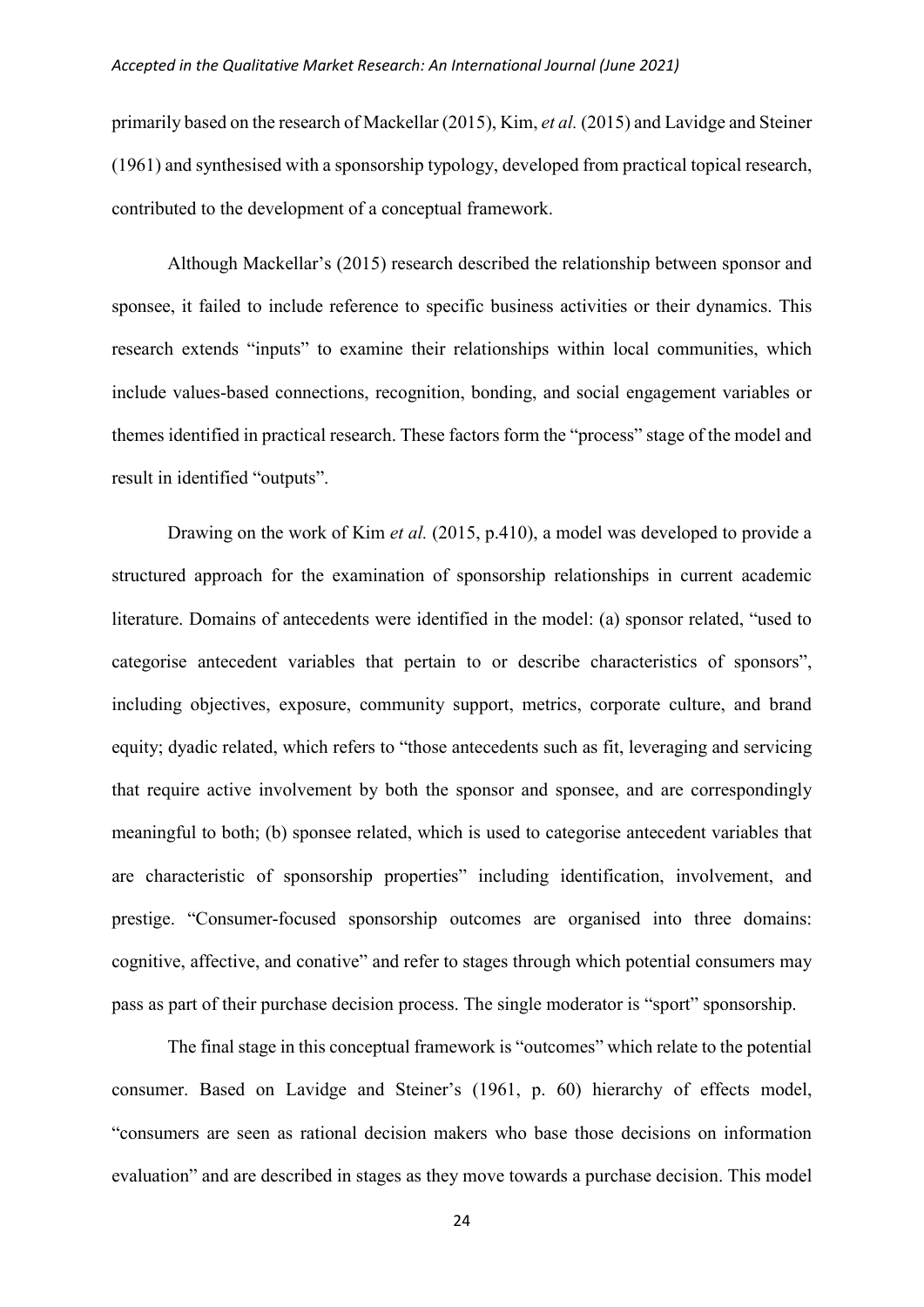has been supported by Palda (1966), van Hoek (1999), Cornwell (2008) and Alexandris and Tsiotsou (2012). This research stresses that each sponsorship experience is different for all "participants" in the sport sponsorship process and only provides a generalisation and not a prediction, particularly when considering cultural variations.

Complementing the work of Mackellar (2015), Kim *et al.* (2015) and Lavidge and Steiner (1961), including the results of the practical research conducted in Germany, the conceptual framework model is presented in Figure 1.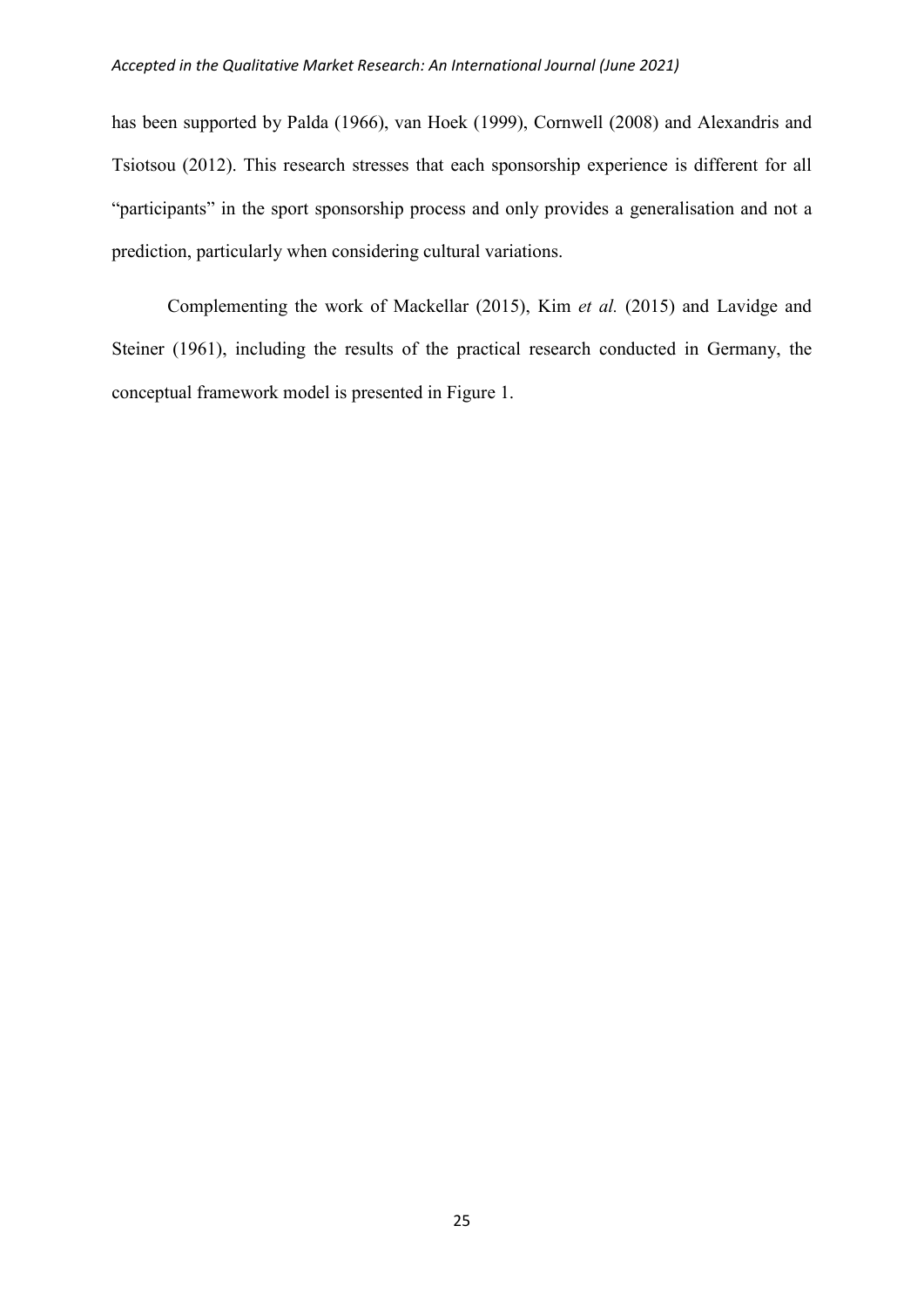

The conceptual framework relies in part on the linear sequential hierarchy of effects model which suggests that information evaluation has a significant role. Walker *et al.* (2011) suggested that signalling theory also relies on information evaluation and is described by Clark *et al.* (2002, p. 26) as "revolving around the judicious use of signals that are consistent with the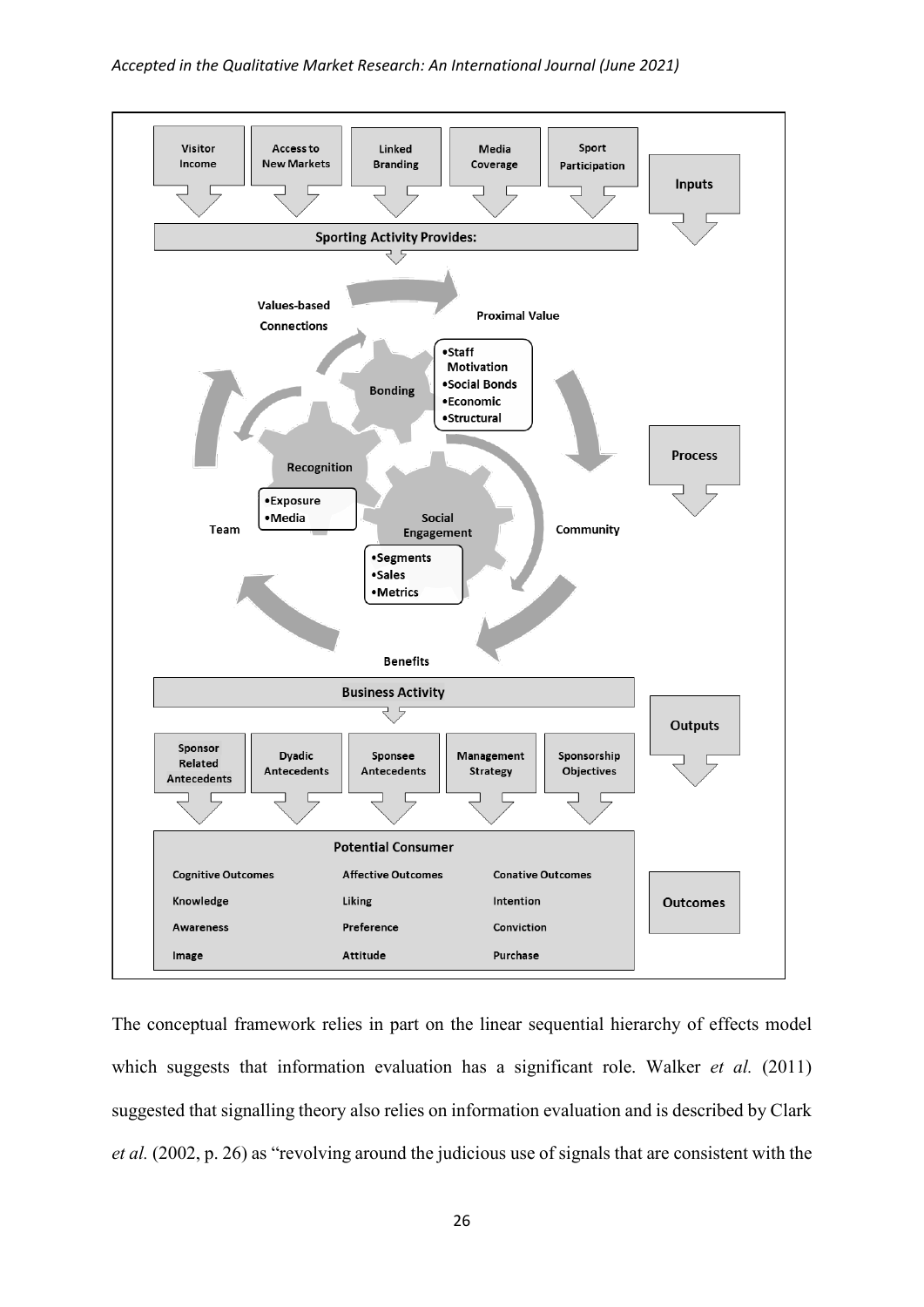attainment or possession of a particular and valued attribute that, in the absence of the signal, would be very difficult to unambiguously convey". Walker and Nowacki (2011) suggested that signalling theory describes successful sponsorship communications and so plays a critical role in that context. From a social constructivist perspective, this study suggests that SME sport sponsors operate in local regions which are perceived as "community families", supporting sports and other teams consisting of local members, and operating in an environment of mutual support. The community, described as a values-based connection in the conceptual framework, includes the dynamics of all members of the sponsorship arrangement and is described in terms of social engagement, recognition, and bonding. In the context of this study, that information emerged from primary research conducted and analysed within a framework consistent with social constructivist theory.

The conceptual framework model developed from this study is the first theoretical construct to provide a holistic view of the dynamics between sponsor, sponsee and consumer within a regional context forming the operating environment within a German SME market.

Our empirical findings identify the following key issues:

- 1. SME operators tend to sponsor local teams and players, often selected because of family connections, friendship, personal connections, staff motivation, and business image and awareness.
- 2. SME sponsorship objectives are not always formally written, but tend to focus on local community support, management motives, image creation, and to develop sponsorship partners.
- 3. Image transfer between a successful sporting team and the SME is seldom important, but it is a benefit when it happens. More important is the development of strong and lasting connections between spectators, sponsees and sponsors.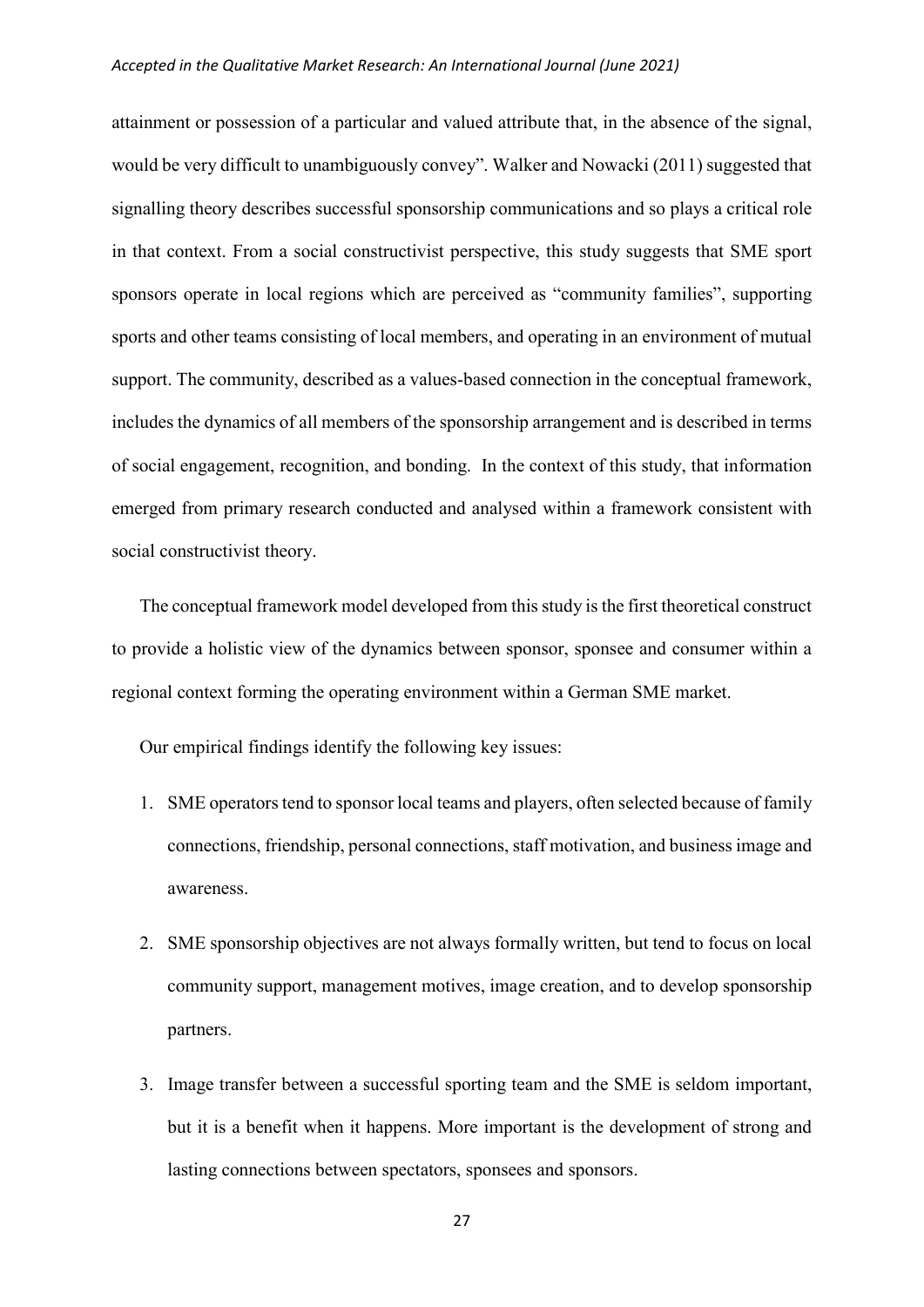4. Engaging with communities is important and often reinforced by business CSR statements, grounded in giving back to one's community.

## *Further Research Directions*

The authors of this paper have chosen significant samples of academic theory. Future studies may choose alternative material of significance. Because of the low number of respondents, and the fact that sampling was more opportunistically based, it was not feasible to discuss the validity of the measuring instrument. Citations of input data may have significant outcomes for future understanding of the sponsorship phenomena. General acknowledgment of the gap in research of sponsorship in the SME context could assist in the development of a broader understanding of SME behaviours and objectives for such decisions.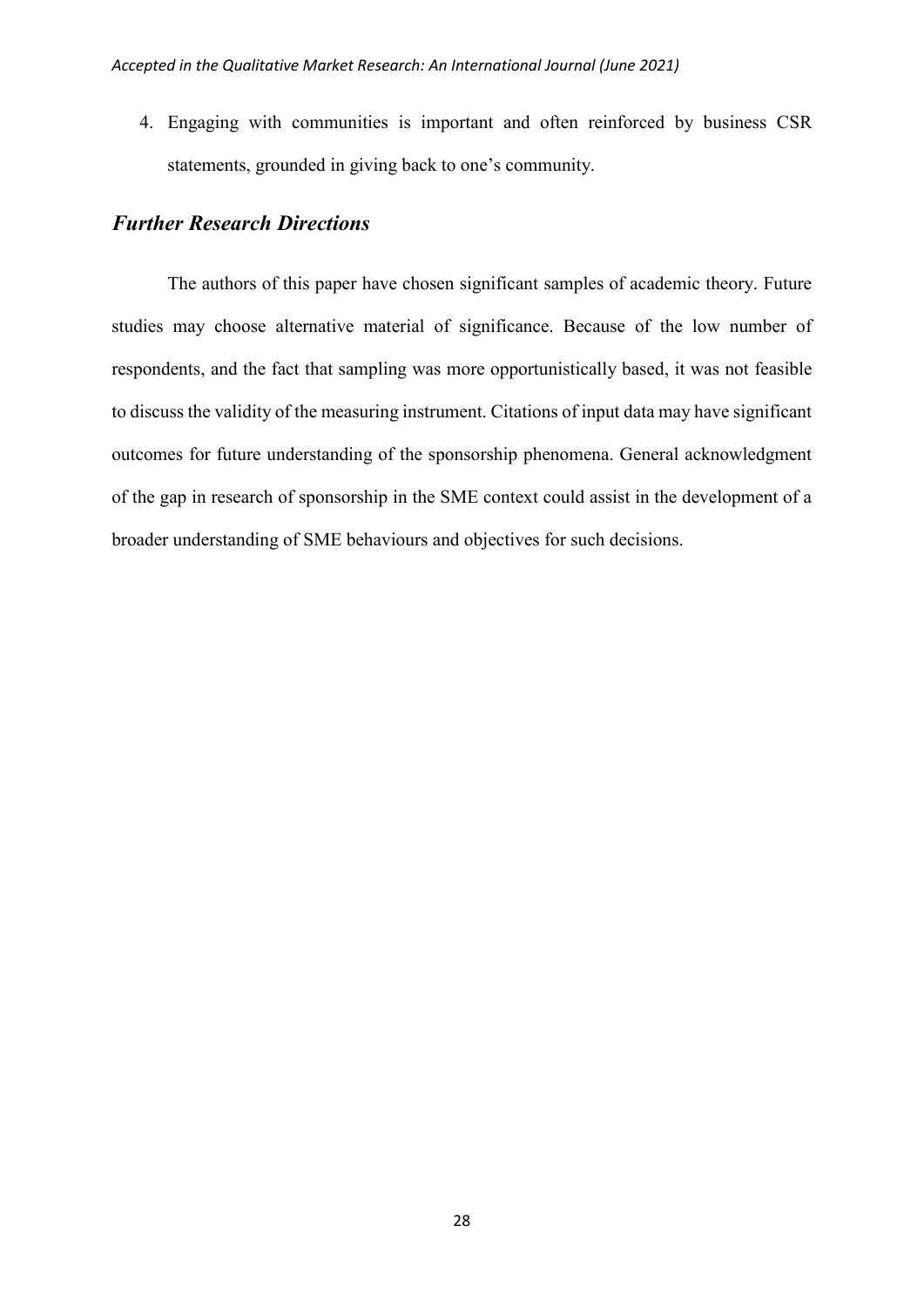## **References**

Abosag, I., Roper, S., Hind, D. (2010). Examining the relationship between brand emotion and brand extension among supporters of professional football clubs. *European Journal of Marketing.* 46(9). 1233-1251.

Aiken, D., Sukhdial, A., Kahle, L. and Downing J.A. (2015). Linking fan values and sponsorship effectiveness: the case of old school values, *Sport Marketing Quarterly,* 24, 56- 66.

Albert, N., Merunka, D., Valette-Florence, P. (2013). Brand passion: antecedents and consequences. *Journal of Business Research,* 66, 904–909.

Alexandris, K., Douka, S., Bakaloumi, E.S. and Tsasousi, E. (2008). The influence of spectators' attitudes on sponsorship awareness: a study in three different leisure events, *Managing Leisure,* 13, 1-12.

[Alexandris, K.](about:blank) and [Tsiotsou,](about:blank) R.H. (2012). Testing a hierarchy of effects model of sponsorship effectiveness, *[Journal of Sport](about:blank) Management,* 26(5), 363.

Amis, J., Pant, N. and Slack, T. (1997). Achieving a sustainable advantage: a resource based view of sports sponsorship. *Journal of Sports Management.* 11(1), 80-96.

Amoako, G.K., Dartey-Baah, K., Dzogbenuku, R.K. and Kwesie, S. (2012). The effect of sponsorship on marketing communication performance: A case study of Airtel Ghana. *African Journal of Marketing Management,* 4(2), 65–79.

Baron, A.S., Zaltman, G. & Olson, J. (2017). Barriers to advancing the science and practice of marketing. *Journal of Marketing Management*, 33(11–12), 893–908.

Bennett, R. (1999). Sports sponsorship, spectator recall and false consensus, *European Journal of Marketing* 33, 291–313.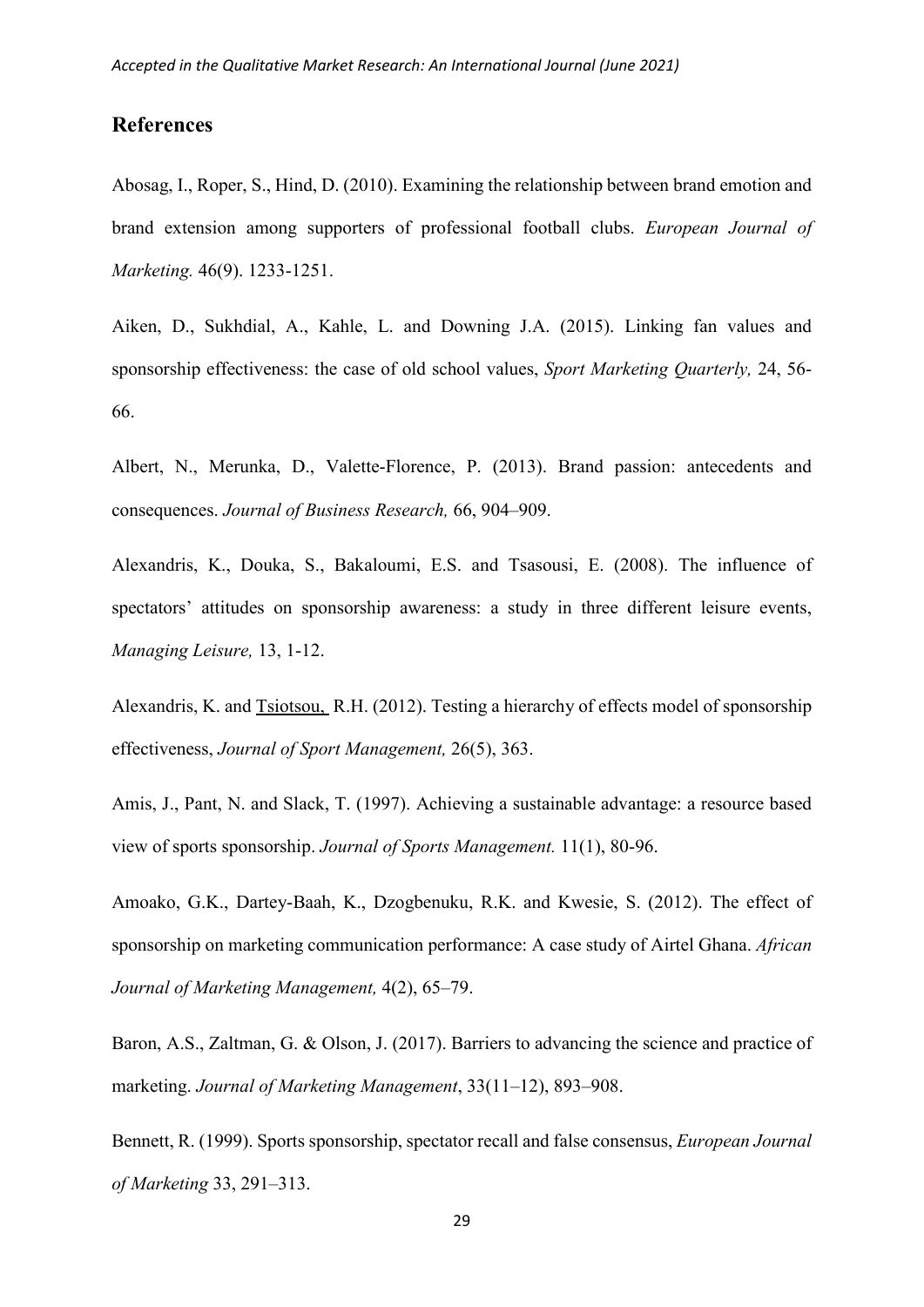Biscaia, R., Correia, S.D., Ross, A. and Rosado, A.F. (2013). Sport sponsorship: the relationship between team loyalty, sponsorship awareness, attitude toward the sponsor, and purchase intentions. *Journal of Sport Management.* 27, 288-302.

Boulding, W. and Kirmani, A. (1993). A consumer-side experimental examination of signalling theory: do consumers perceive warranties as signals of quality? *Journal of Consumer Research,* 20(1), 111-123.

Braun, V. and Clarke, V. (2006). Using thematic analysis in psychology, *Qualitative Research in Psychology*, 3, 77-101.

Caemmerer, B. and Descotes, R.M. (2014). Achieving relational objectives through sponsorship. *Journal of Applied Business Research* 30(6), 1767-1783.

Carrillat, F.A., D'Astous, A. and Couture M-P.C. (2015). How corporate sponsors can optimize the impact of their message content: mastering the message, improving the processability and effectiveness of sponsorship activation, *Journal of Advertising Research*, September, 255.

Catherwood, D.W. and Van Kirk, R.L. (1992). *The Complete Guide to Special Event Management.* New York: John Wiley and Sons.

Clark, J.M., Cornwell, T.B. and Pruitt, S.W. (2002). Corporate stadium sponsorships, signalling theory, agency conflicts, and shareholder wealth. *Journal of Advertising Research.* 42, 16–32.

Cleveland, M., Erdoğan, S., Arıkan, G. and Poyraz, T. (2011). Cosmopolitanism, individual level values and cultural-level values: a cross-cultural study. *Journal of Business Research,* 64(9), 934-943.

[Clopton, A. \(](about:blank)2017). Strategic alliance: maximising the path to effectiveness in sport organisations, *Journal [of Contemporary Athletics,](about:blank)* [11\(1\), 1](about:blank)7-30.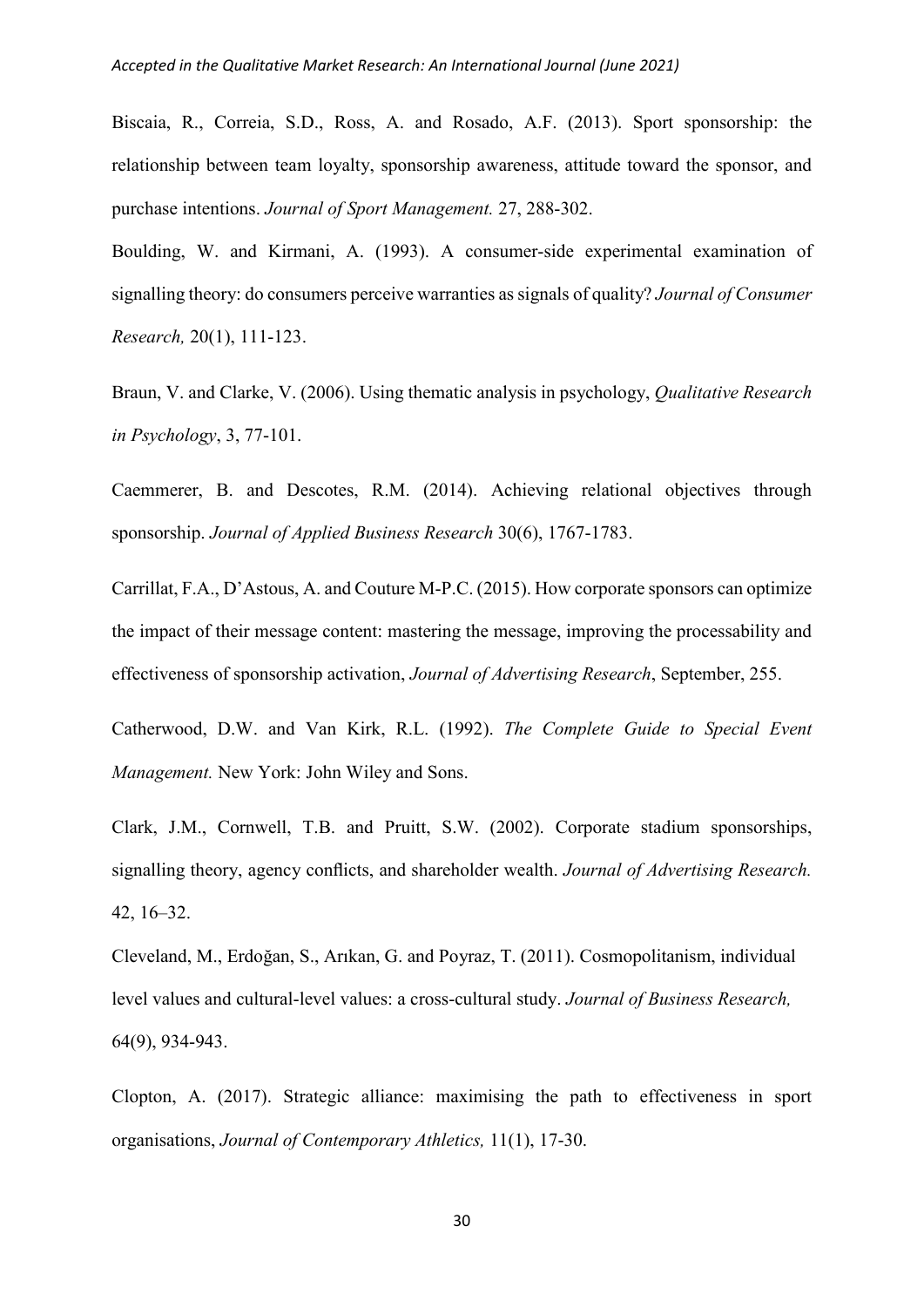Connelly, B.L., Ketchen, D.J.(Jr.), Gangloff, K.A. and Shook, C.L. (2016), Investor perceptions of CEO successor selection in the wake of integrity and competence failures: A policy capturing study, *Strategic Management Journal,* 37(10), 2135-2151.

Cook, D., Melcher, R.A. and B. Welling, B. (1987). Nothing sells like sports: business pours billions into fun and games, *Business Week*. August (31), 48-53.

Cornwell, T.B. (2008). State of art and science in sponsorship-linked marketing, *Journal of Advertising,* 37(3), 41-55.

Cornwell, T.B. (2014). *Sponsorship in marketing: Effective communication through sports, arts and events*. New York, Routledge. 68.

Cram, F., and Ng, S.H. (1999). Consumer socialisation, *Applied Psychology,* 48(3), 297-312.

Crimmins, J. and Horn, M. (1996). Sponsorship: from management ego trip to marketing success, *Journal of Advertising Research,* 6(4), 11.

Cunningham, S., Cornwell, T.B. and Coote, L.V. (2009). Expressing identity and shaping image: the relationship between corporate mission and corporate sponsorship, *Journal of Sport Management,* 23, 65-86.

Dean, D.H. (1999). Brand endorsement, popularity, and event sponsorship as advertising cues affecting consumer pre-purchase attitudes, *Journal of Advertising,* 28(3), 1-12.

Demir, R. and Söderman, S. (2015). Strategic sponsoring in professional sport: a review and conceptualization, *European Sports Management Quarterly,* 15(3), 271-300.

Djaballah, M., Hautbois, C. and Desbordes, M. (2017). Sponsors' CSR strategies in sport: A sense making approach of corporations established in France, *Sport Management Review,* 20(2), 211.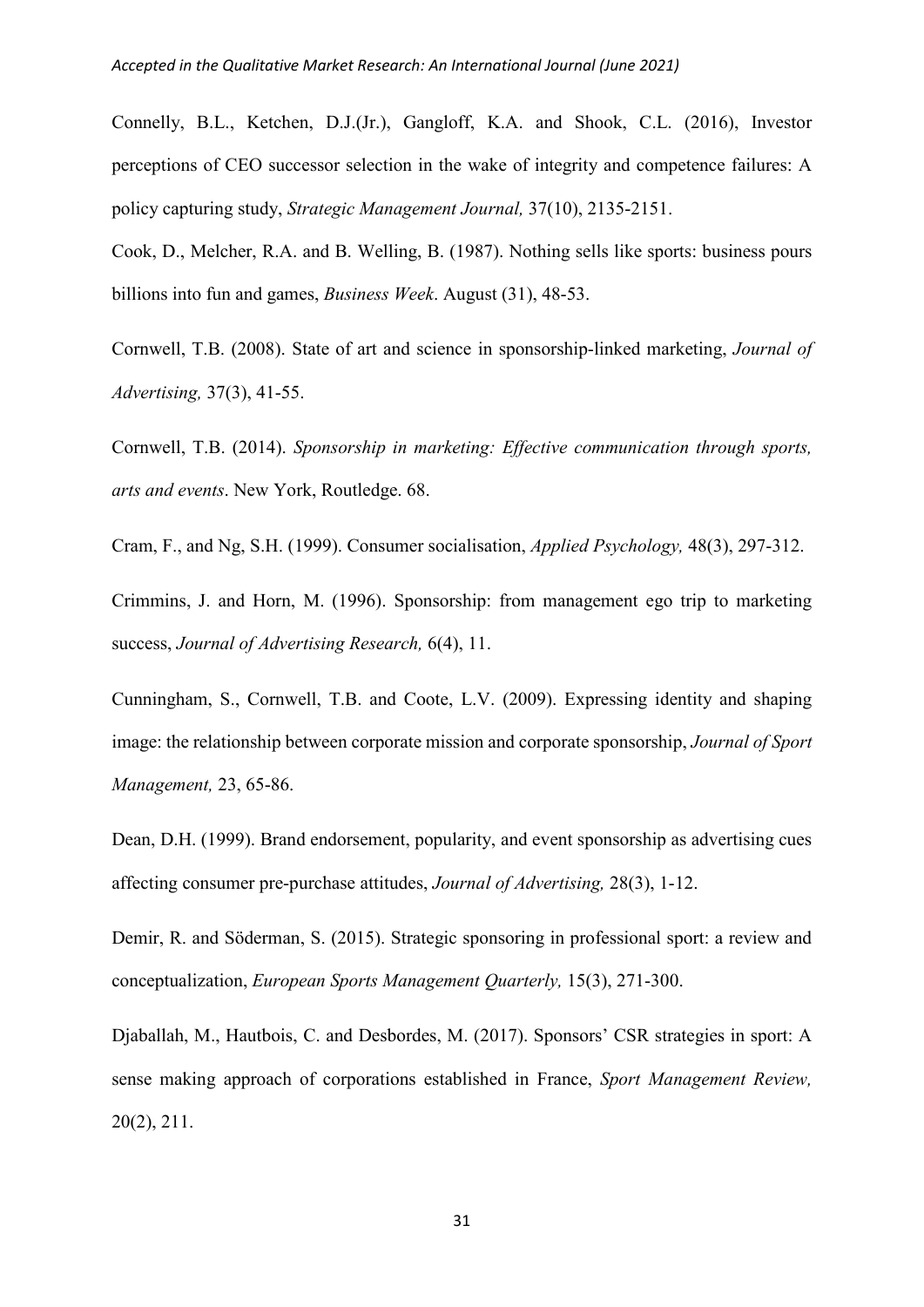Dolphin, R.R. (2003). Sponsorship: perspectives on its strategic role, *Corporate Communications, an International Journal,* 8(3), 173-186.

Dowling, M., Robinson, L. and Washington. M. (2013). Taking advantage of the London 2012 Olympic Games: corporate social responsibility through sport partnerships, *European Sport Management Quarterly,* 13(3), 269.

Eagly, A.H., Wood, W. and Chaiken S. (1978). Causal inferences about communicators and their effect on opinion change, *Journal of Personality and Social Psychology,* 36(4), 424-435.

Eisenhardt, K.M. (2017). Making fast strategic decisions in high-velocity environments, *Academy of Management Journal,* 32(3), published on-line. <https://doi.org/10.5465/256434>

Erdem, T., and Swait, J. (1998). Brand equity as a signalling phenomenon, *Journal of Consumer Psychology,* 7(2), 131-157.

Euchler, G. (2017). How to grow brands by targeting the masses, *Admap Magazine*, June.

Finch, D., Nadeau, J. and O'Reilly, N. (2013). The future of marketing education: A practitioner's perspective, *Journal of Marketing Education,* 35, 54–67.

Finne, A., and Grönroos, C. (2015). Communication-in-use: customer-integrated marketing communication, *European Journal of Marketing,* 51(3), 445-463.

Gabrielli, V. and Balboni, B. (2010). SME practice towards integrated marketing communications, *Marketing Intelligence and Planning,* 28(3), 275-290.

Glaser, B.G. and Strauss, A.L. (1967). *The Discovery of Grounded Theory: Strategies for Qualitative Research,* Chicago, USA, Aldine Publishing Company.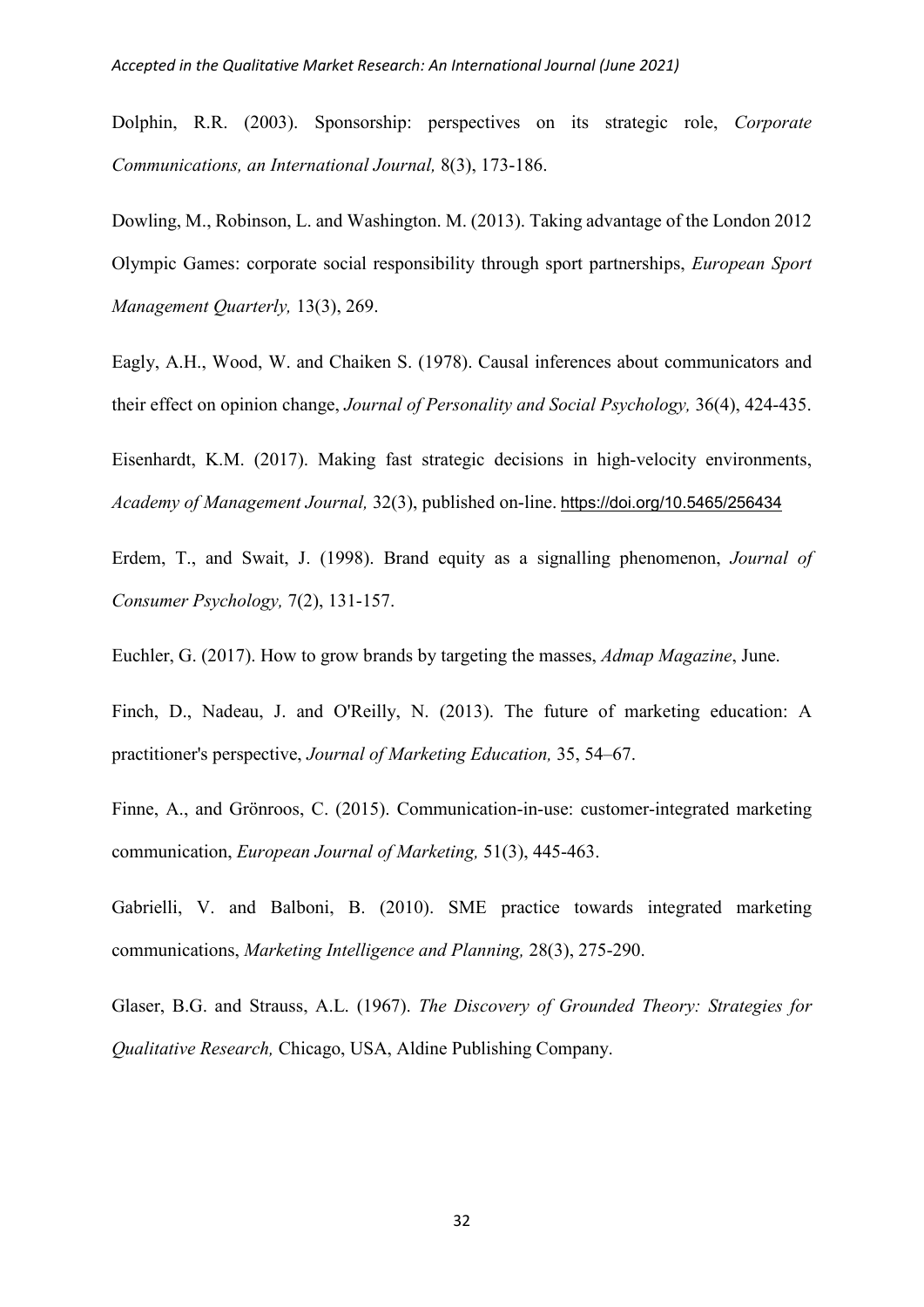Godey, B., Manthiou, A., Pederzoli, D., Rokka, J., Aiello. G., Donvito, R. and Singh, R. (2016). Social media marketing efforts of luxury brands: Influence on brand equity and consumer behaviour, *Journal of Business Research,* 69(12), 5833-5841.

Greenhalgh, G. and Greenwell, C.T. (2013). What's in It for Me? An Investigation of North American Professional Niche Sport Sponsorship Objectives, *Sport Marketing Quarterly,* 22(2), 101-112.

Ha, J.-P., Ha, J. and Greenwell, T.C. (2011). Acculturation and ethnic identity in spectator sports: the linkages among acculturation, ethnic identity, points of attachment, and consumption behaviour. Paper presented at the 2011 *Sport Marketing Association (SMA)* Conference, Houston, TX, October 25-28.

Harmeling, C.M., Palmatier, R.W., Fang, E. and Wang D. (2017). Group marketing: theory, mechanisms, and dynamics, *Journal of Marketing,* 81, 1–24.

Hermann, M., Pentek, T. and Otto, B. (2016). *Design principles for Industrie 4.0 Scenarios.* Paper presented at: System Sciences (HICSS), 49<sup>th</sup> Hawaii International Conference.

Hessling, V., Åsberg, M. and Roxenhall, T. (2018). Relationship commitment and value creation in sponsorship relationships. *Journal of Business-to-Business Marketing,* 25(2), 137- 160.

van Hoek, R.I. (1999). From reversed logistics to green supply chains. *Supply Chain Management,* 4(3), 129-135.

Horak, S. (2013). Business risk and ethics in prospective emerging markets: the case of sports sponsorship in North Korea, *North Korean Review,* 9(2), 18-28.

Howell, K.E. (2013). *The Philosophy of Methodology.* London: Sage Publications.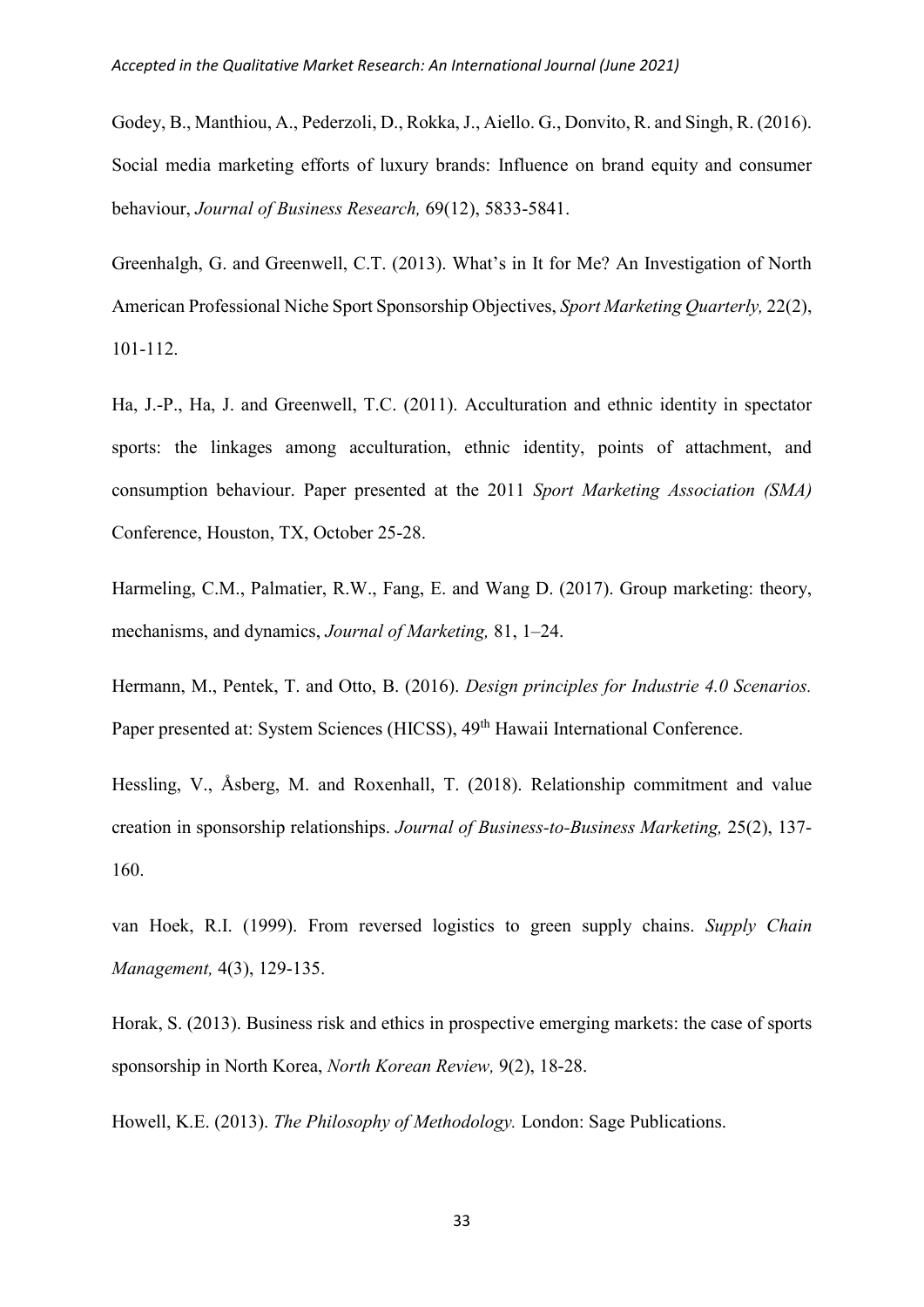Huang, H.H. and Mitchell, V. (2014). The role of imagination in brand personification in brand relationships, *Psychology and Marketing,* 31, 38–47.

Irwin, R. and Sutton, W. (1994). Sport sponsorship objectives: an analysis of their relative importance for major corporate sponsors, *European Journal of Sport Management,* 1(2), 93- 101.

Jacobs, M. (2013). Beyond the Social Market: Rethinking Capitalism and Public Policy. T*he Political Quarterly,* 84(1), 16-27.

Jacoby, L.L. (1998). Invariance in automatic influences of memory: Toward a user's guide for the process-dissociation procedure. *Journal of Experimental Psychology: Learning, Memory, and Cognition,* 24(1), 3–26.

Jensen, J.A. and Cobbs, J. (2014). Predicting return on investment in sport sponsorship, *Journal of Advertising Research,* 54, 435–447.

Jensen, J.A. and Cornwell, T.B. (2017). Why do marketing relationships end? Findings from an integrated model of sport sponsorship decision-making, *Journal of Sport Management,* 31, 401-418.

Jensen, J.A. and Cornwell, T.B. (2018) Assessing the dissolution of horizontal marketing relationships: The case of corporate sponsorship of sport, *Journal of Business Research,* Online, October 2018<https://doi.org/10.1016/j.jbusres.2018.10.029>

Jiffer, M. and Roos M., (1999). *Sponsorship: A way of communicating.* Stockholm, Sweden: Ekerlids, Fortag: S-comm.

Johansson, J.K., Dimofte, C.V. and Mazvancheryl, S.K. (2012). The performance of global brands in the 2008 financial crisis: A test of two brand value measures, *International Journal of Research in Marketing,* 29, 235–245.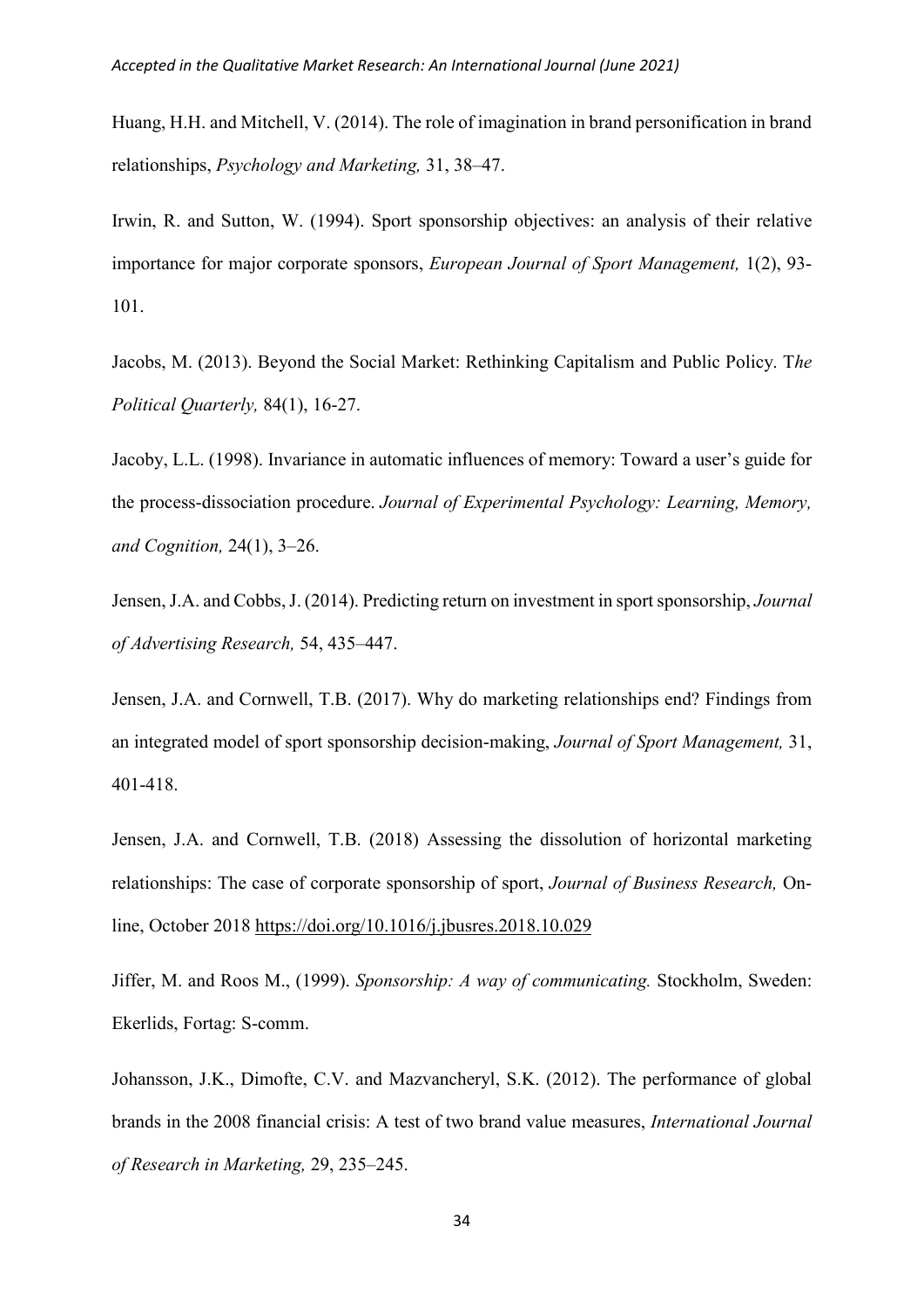Johnston, M.A., and Paulsen, N. (2014). Rules of engagement: a discrete choice analysis of sponsorship decision making, *Journal of Marketing Management,* 30(7-8), 634-663.

Kelly, H.H. (1973). The process of causal attribution, *American Psychologist,* 28(2), 107-128.

Khan, A.M. an[d Stanton, J](about:blank). (2010). A model of sponsorship effects on the sponsor's employees, *[Journal of Promotion Management,](about:blank)* 16(1-2), 188-200.

Kihlstrom, R.E. and Riordan, M.H. (1984). Advertising as a signal, *The Journal of Political Economy,* 92(3), 427-450.

Kim, Y., Lee, H.-W., Magnusen, M.J. and Kim, M. (2015). Factors influencing sponsorship effectiveness: a meta-analytic review and research synthesis, *Journal of Sport Management,*  29, 408-425.

Lavidge, R.J. and Steiner, G.A. (1961). A model for predictive measurements of advertising effectiveness, *Journal of Marketing,* 25(6), 59-62.

Lee, W-Y., [Hur,](about:blank) Y. and Sung, M. (2015). Happy to support: emotion as a mediator in brand building through philanthropic corporate sponsorship, *[Social Behaviour and Personality: an](about:blank)  [International Journal,](about:blank)* 43(6), 977.

Mack, R.W. (1999). Event sponsorship: An exploratory study of small business objectives, practices, and perceptions, *Journal of Small Business Management*, 37(3), 25-30.

Mackellar, J. (2015). Determinants of business engagement with regional sport events, *European Sport Management Quarterly,* 15(1), 7-26.

Madrigal, R. and King, J. (2017). Creative analogy as a means of articulating incongruent sponsorships, *Journal of Advertising,* 46(4), 521-535.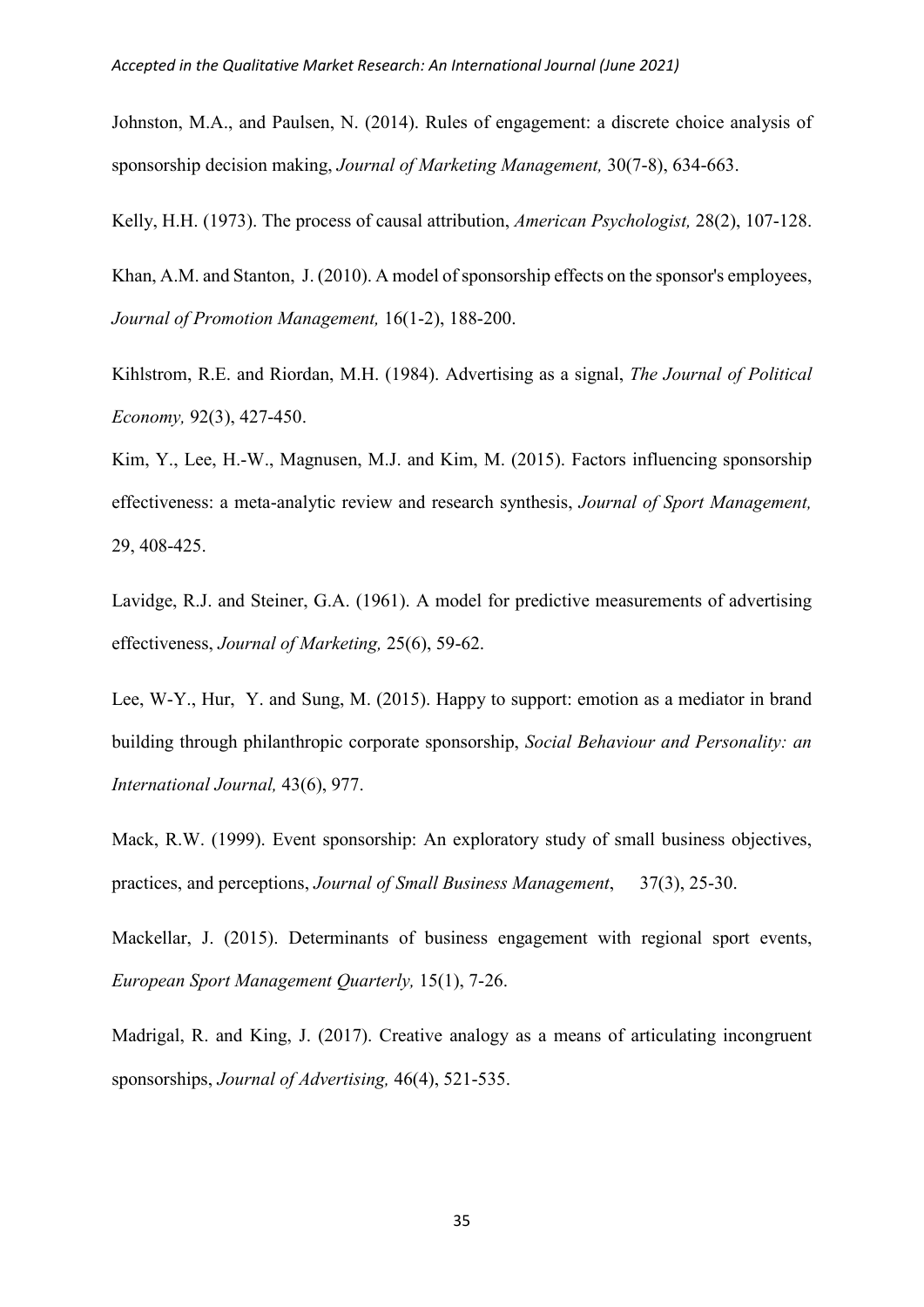Martínez-López, F.J., Anaya-Sánchez, R., Molinillo, S., Aguilar-Illescas, R. and Esteban-Millat I. (2017). Consumer engagement in an online brand community, *Electronic Commerce Research and Applications,* 23, 24–37.

Meenaghan, T. (1983). Commercial Sponsorship, *European Journal of Marketing,* 17(7), 5.

Menon, S. and Kahn, B.E. (2001). Corporate sponsorships of philanthropic activities: when do thy impact perception of sponsor brand? *Social Marketing Quarterly,* 7(3), 76-79

Milam, J. (2013). Review of Empress Maria Theresa and the politics of Habsburg Imperial Art, by Michael Yonan. *Eighteenth-Century Studies*, 46(4). 575-577.

Mizerski, R.W., Golden, L.L. and Kernan, J.B. (1979). The Attribution Process in Consumer Decision Making, *[Journal of Consumer Research,](about:blank)* 6(2), 123-140.

Moore, N. and Levermore, R. (2012). English professional football clubs: Can business parameters of small and medium‐sized enterprises be applied? *[Sport, Business and](about:blank)  [Management: An International Journal,](about:blank)* 2(3). 196-209.

Morgan, A., Adair, D., Taylor, T. [and](about:blank) [Hermens, A](about:blank). (2014). Sport sponsorship alliances: relationship management for shared value, *[Sport, Business and Management,](about:blank)* [4\(4\), 2](about:blank)70-283.

Naidenova, L., Parshakov, P. and Chmykhov, P. (2016). Does football sponsorship improve company performance? *European Sport Management Quarterly,* 16(2), 129-147.

Olkkonen, R. (2001). Case study: The network approach to international sport sponsorship arrangement, *Journal of Business and Industrial Marketing,* 16(4), 309-329.

Olkkonen, R., Tikkanen, H. and Alajoutsijärvi, K. (2000) Sponsorship as relationships and networks: implications for research, *Corporate Communications: An International Journal,*  5(1), 12-19.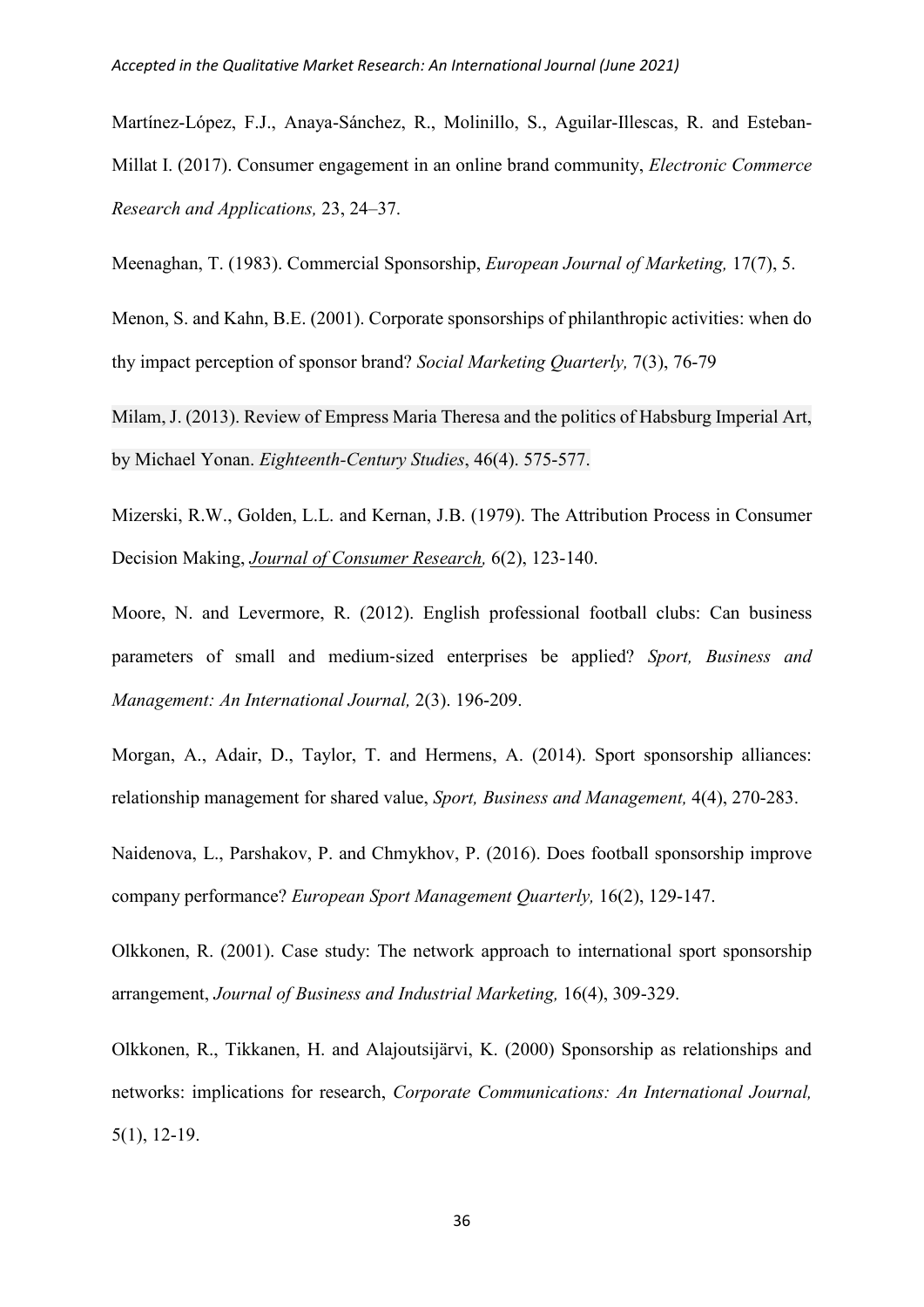Oneal, M., Finch, P., Hamilton, J.O. and Hammonds, K. (1987). Nothing sells like sports, *Business Week,* August, 48-53.

O'Reilly, N. and Huybers, T. (2015). Servicing in sponsorship: a best-worst scaling empirical analysis, *Journal of Sport Management,* 29, 155-169.

Ourania, V., Thanos, T., Douvis, J. and Leivadi, S. (2014). Athens 2004 Sponsorship awareness evaluation, *Scientific Journal of Education, Sports, and Health*, 1, XV.

Palda, K.S. (1966). The hypothesis of a hierarchy of effects: a partial evaluation, *Journal of Marketing Research,* 3(1), 13-24.

Patton, M. (1990). *Qualitative Evaluation and Research Methods*. Beverly Hills: Sage.

Pham, M.T. (2013). The seven sins of consumer psychology, *Journal of Consumer Psychology,*  23(4), 411-423.

Plewa, C., Conduit, J., Quester, P.G. and Johnson C. (2015). The impact of corporate volunteering on CSR image: a consumer perspective, *[Journal of Business Ethics,](about:blank)* 127[\(3\)](about:blank), 643- 659.

Pope, N. (1999). Overview of current sponsorship thought, *Cyber Journal of Sport Marketing,*  $2(1)$  1-7.

Ricoeur, P. (2003). *The Rule of Metaphor: The Creation of Meaning in Language,* Psychology Press division of Taylor & Francis, Abingdon, UK.

Simonson, I., Carmon, Z., Dhar, R., Drolet, A. and Nowlis, S.M. (2001). Consumer research: in search of identity, *Annual Review of Psychology,* 52, 249-275.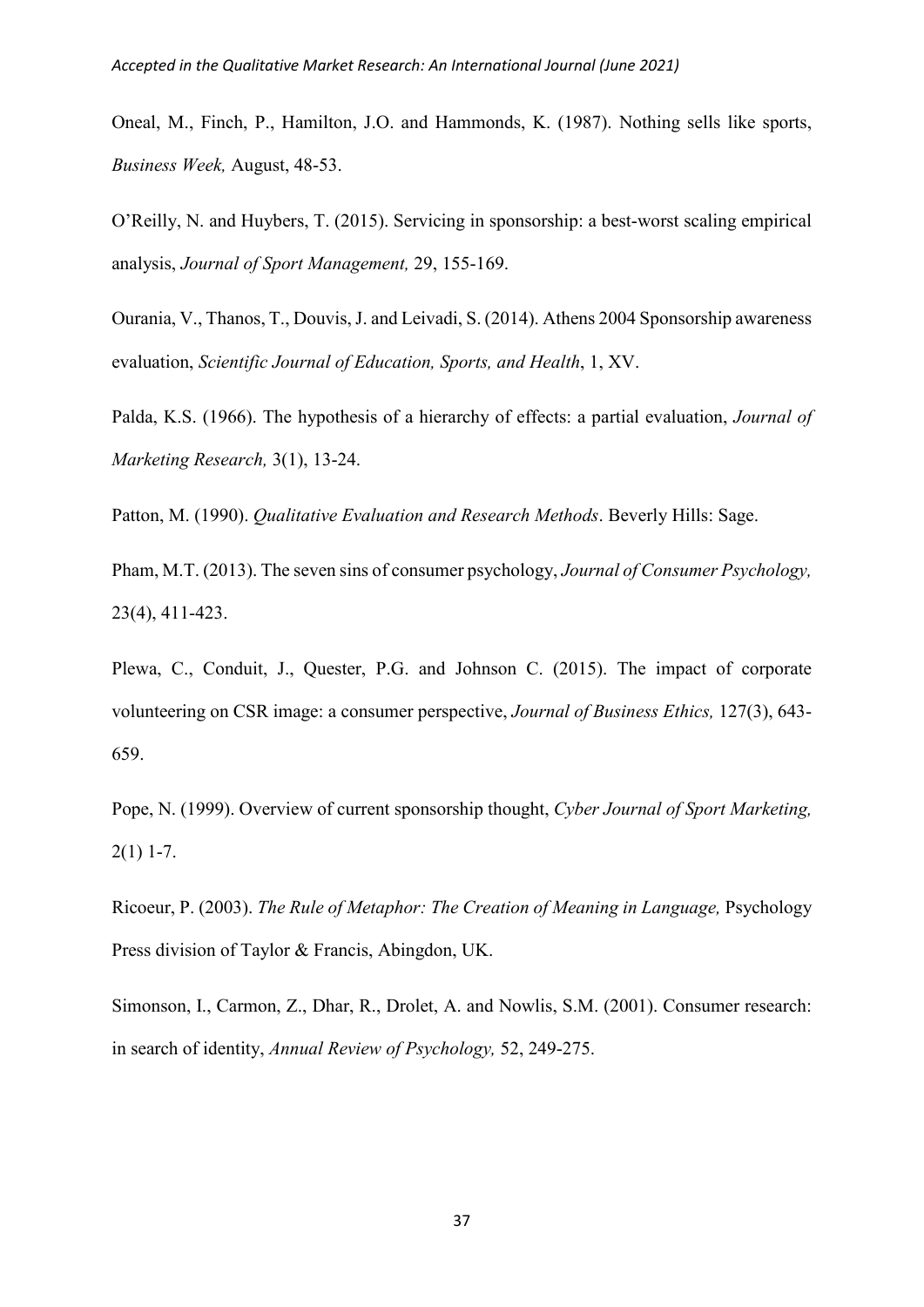Skard, S. and Thorbjornsen, H. (2017). Closed-ended and open-ended fit articulation: Communication strategies for incongruent sponsorships, *European Journal of Marketing,* 51 (7-8), 1414-1439.

Soderman, S. and Dolles, H. (2015), *Handbook of Research on Sport and Business.* [Edward](https://www.bookdepository.com/publishers/Edward-Elgar-Publishing-Ltd)  [Elgar Publishing Ltd,](https://www.bookdepository.com/publishers/Edward-Elgar-Publishing-Ltd) Cheltenham, UK.

Spais, G.S., and Johnston, M.A. (2014). The evolution of scholarly research on sponsorship: expectations about the future of this research domain, *Journal of Promotion Management,*  20(3), 267-290.

Stiglitz, J.E. (1989). Markets, market failures, and development, *The American Economic Review,* 79(2), Papers and Proceedings of the Hundred and First Annual Meeting of the American Economic Association (May, 1989), 197-203.

Stoian, C. and Gilman, M. (2017). Corporate social responsibility that 'pays': a strategic approach to CSR for SMEs, *Journal of Small Business Management*, 55(1), 5–31.

Valsiner, J. (1986). Transcending common sense in psychological theorizing: a developmental perspective, *Scandinavian Journal of Psychology,* 27(1), 184-189.

Walker, E. and Nowacki A.S. (2011). Understanding equivalence and noninferiority testing, *[Journal of General Internal Medicine,](https://link.springer.com/journal/11606)* 26(2), 192-196.

Walker, S.P., Wachs, T., Grantham-McGregor, S., Black, M., Nelson, C., Huffman, S., Baker-Henningham, H., Chang, S., Hamadani, J.D., Lozoff, B., Meeks-Gardner, J., Powell, C., Rahman, A. and Richter, L. (2011). Inequality in early childhood: risk and protective factors for early child development, *The Lancet,* 378(9799) 1325-1338.